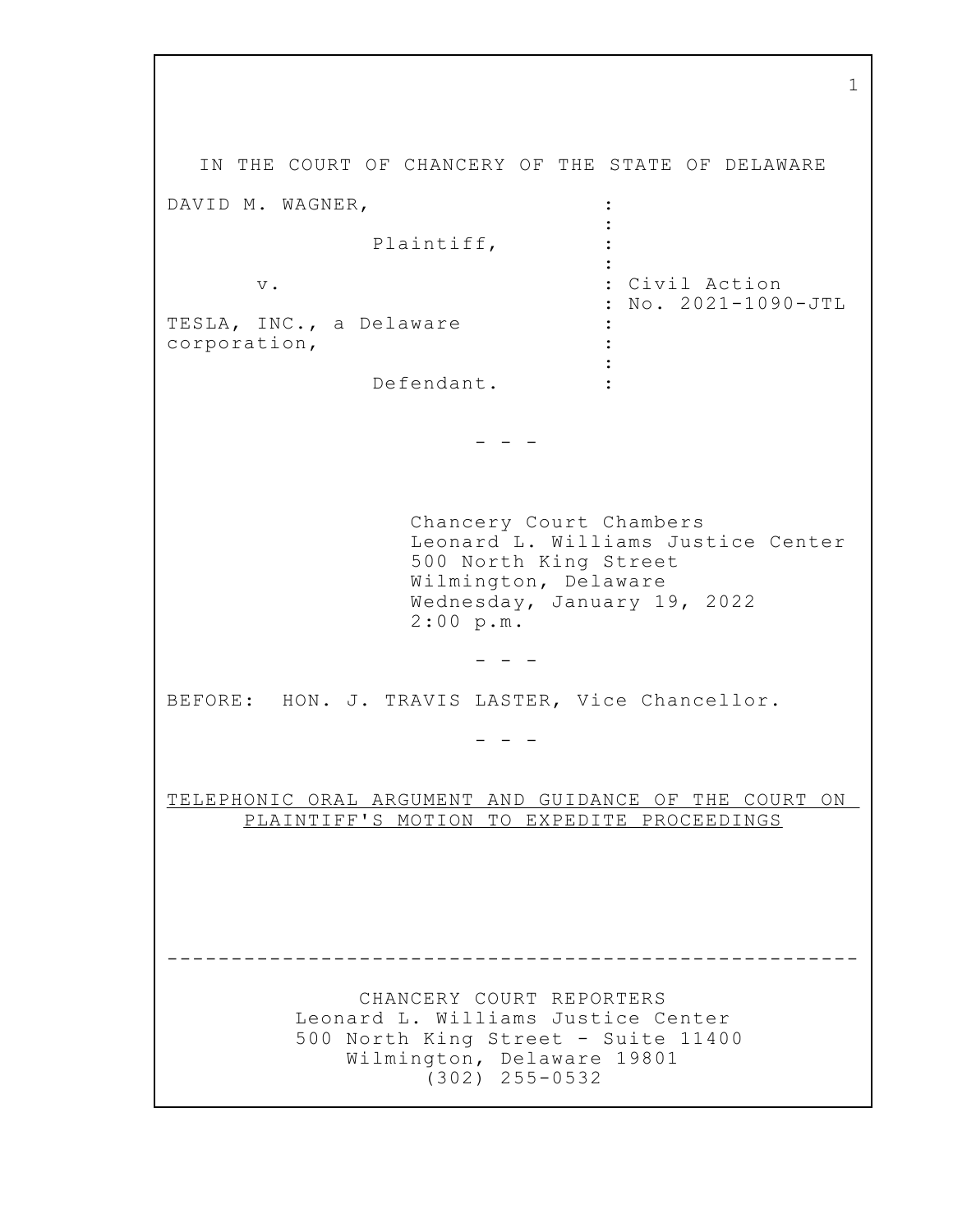$\mathbf 1$ APPEARANCES:  $\mathbf{2}$ KURT M. HEYMAN, ESQ. GILLIAN L. ANDREWS, ESQ. 3 Heyman Enerio Gattuso & Hirzel LLP  $-and \overline{4}$ GUSTAVO F. BRUCKNER, ESQ. SAMUEL J. ADAMS, ESQ. 5 DARYOUSH BEHBOOD, ESQ. of the New York Bar 6 Pomerantz LLP for Plaintiff  $\overline{7}$ 8 MICHAEL A. BARLOW, ESQ. Abrams & Bayliss LLP 9  $-and-$ ALEX SPIRO, ESQ. 10 ANDREW J. ROSSMAN, ESQ. SASCHA N. RAND, ESQ.  $11$ of the New York Bar Quinn Emanuel Urquhart & Sullivan, LLP  $12$ for Defendant  $13$ 14  $-$ 15 16 17 18 19 20  $21$  $22$ 23 24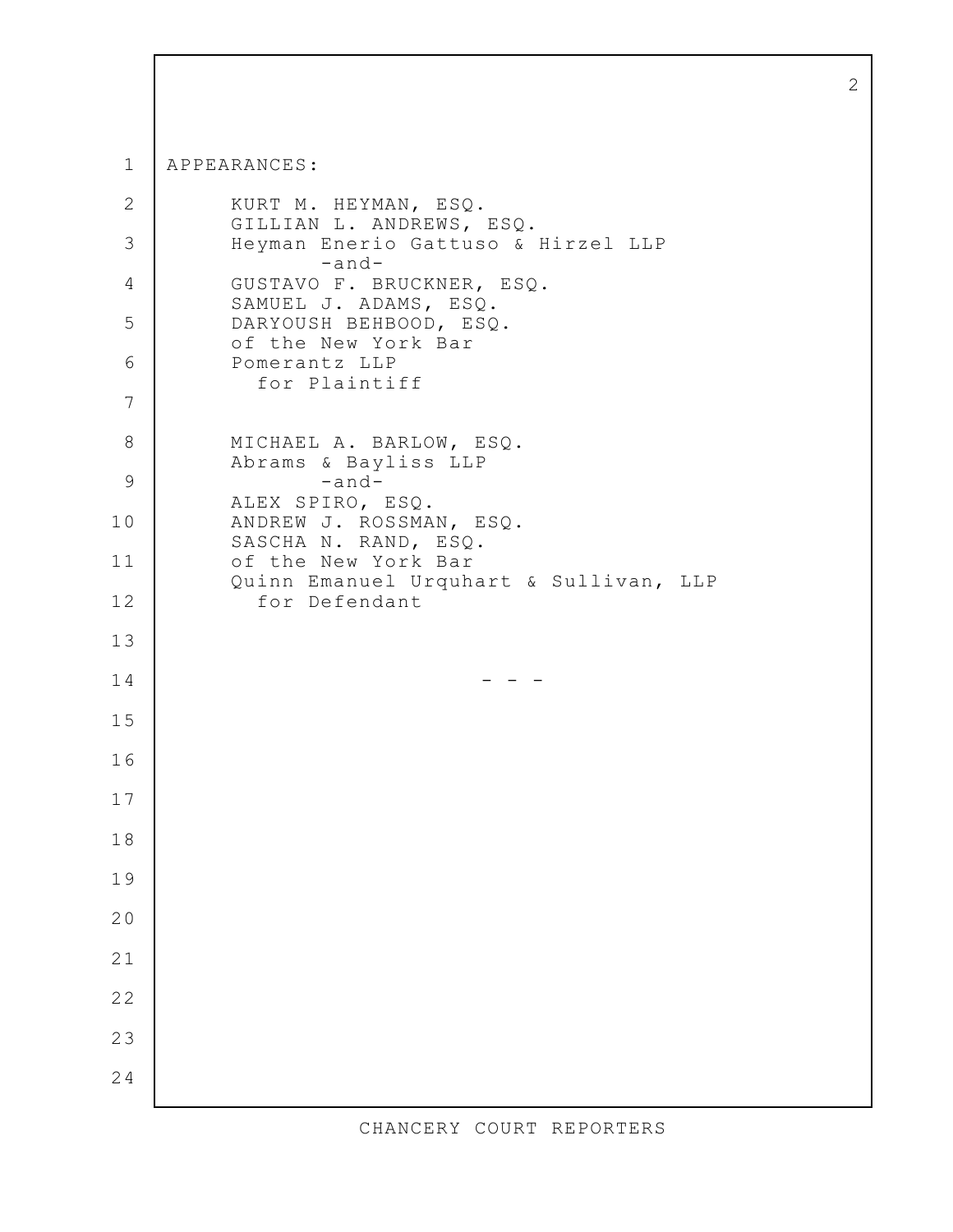$\mathbf 1$ THE COURT: Travis Laster joining.  $\overline{2}$ Who will be presenting for the plaintiff? 3  $\overline{4}$ ATTORNEY ANDREWS: Good afternoon, 5 Your Honor. This is Gillian Andrews from Heyman 6 Enerio. I will be presenting today on behalf of plaintiff David Wagner today.  $\overline{7}$ 8 THE COURT: Who is going to be speaking for the respondent? 9 10 ATTORNEY BARLOW: Your Honor, Mike  $11$ Barlow of Abrams & Bayliss on behalf of defendant  $12$ Tesla. I am joined today by colleagues from Quinn  $13$ Emanuel: Mr. Alex Sprio, Mr. Andy Rossman, and  $14$ Mr. Sascha Rand. I'll be handling the argument today. THE COURT: Well, I've read your 15 16 papers. Let's get underway.  $17$ ATTORNEY ANDREWS: Thank you, Your 18 And I'd be remiss if I didn't also introduce Honor. 19 Kurt Heyman on the line as well and my colleagues from  $20$ Pomerantz: Gustavo Bruckner, Sam Adams, and Daryoush  $21$ Behbood.  $22$ With that, I'll go ahead and proceed  $2.3$ with my presentation on the plaintiff's motion to 24 expedite this Section 220 proceeding. And I would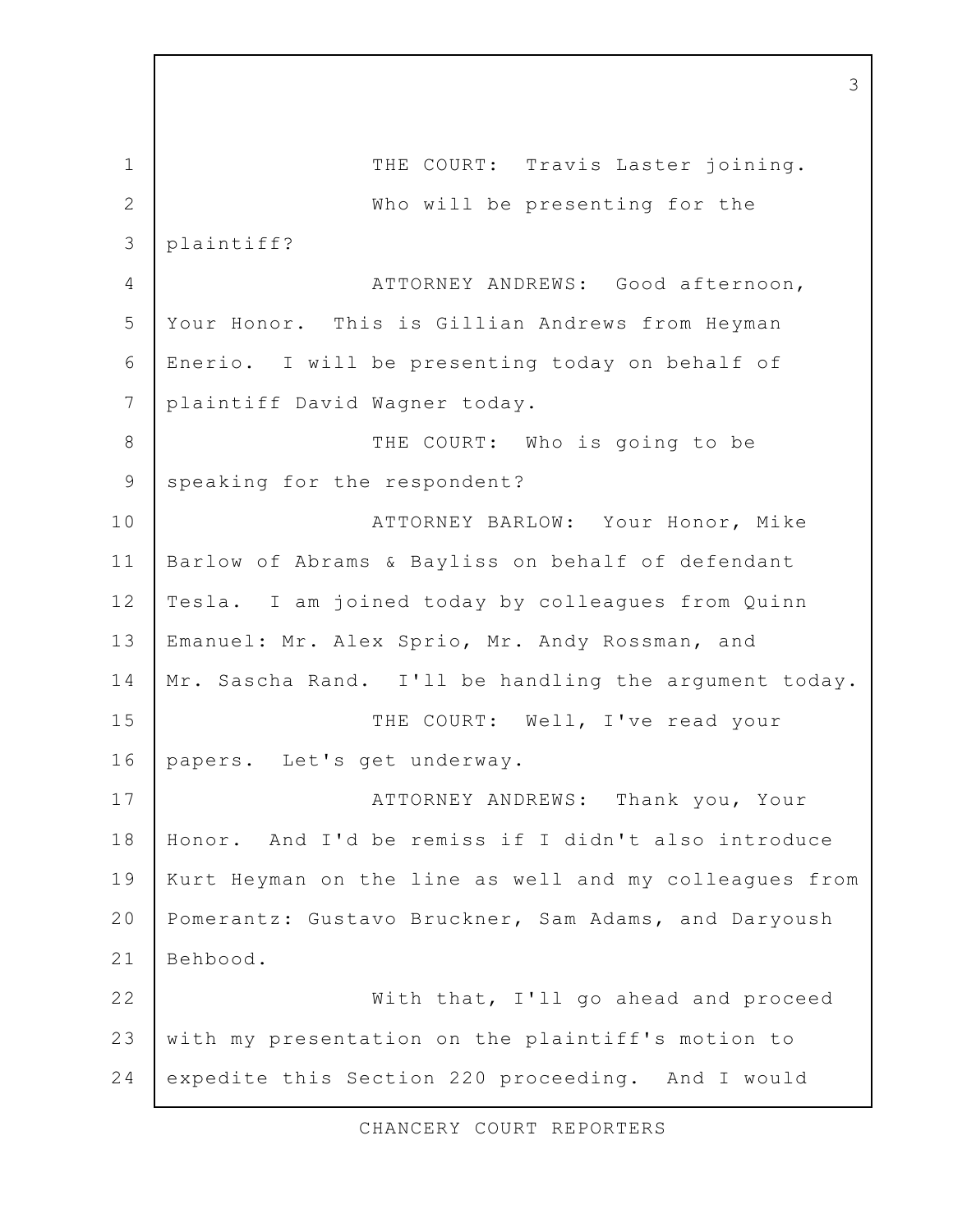like to thank the Court for the prompt hearing on this  $\mathbf 1$ 2 matter in such short order after the case was reassigned to Your Honor. 3 Plaintiff filed his Section 220 action  $\overline{4}$ 5 and this motion on December 16th after Tesla failed to 6 respond to the December 2nd demand. We are now before 7 the Court over one month later, through no lack of 8 effort by the plaintiff, seeking expedition of this 9 summary proceeding. 10 Section 220 actions are statutory  $11$ summary proceedings. And we provided several  $12$ authorities in our reply where expedition was granted  $13$ and a trial scheduled within two to three months,  $14$ which is what we are seeking here. 15 There is also a heavy burden on a  $16$ defendant to prove that a case is so unusual that 17 expedition is not warranted. In that attempt, Tesla points to the Gharrity I opinion, noting that there is 18 19 a possible risk of the public misconstruing a ruling 20 on the low evidentiary threshold of Section 220 actions, but fails to acknowledge that the Court was  $21$  $22$ willing to grant expedition there despite those  $2.3$ concerns. 24 And I'll quote from Vice Chancellor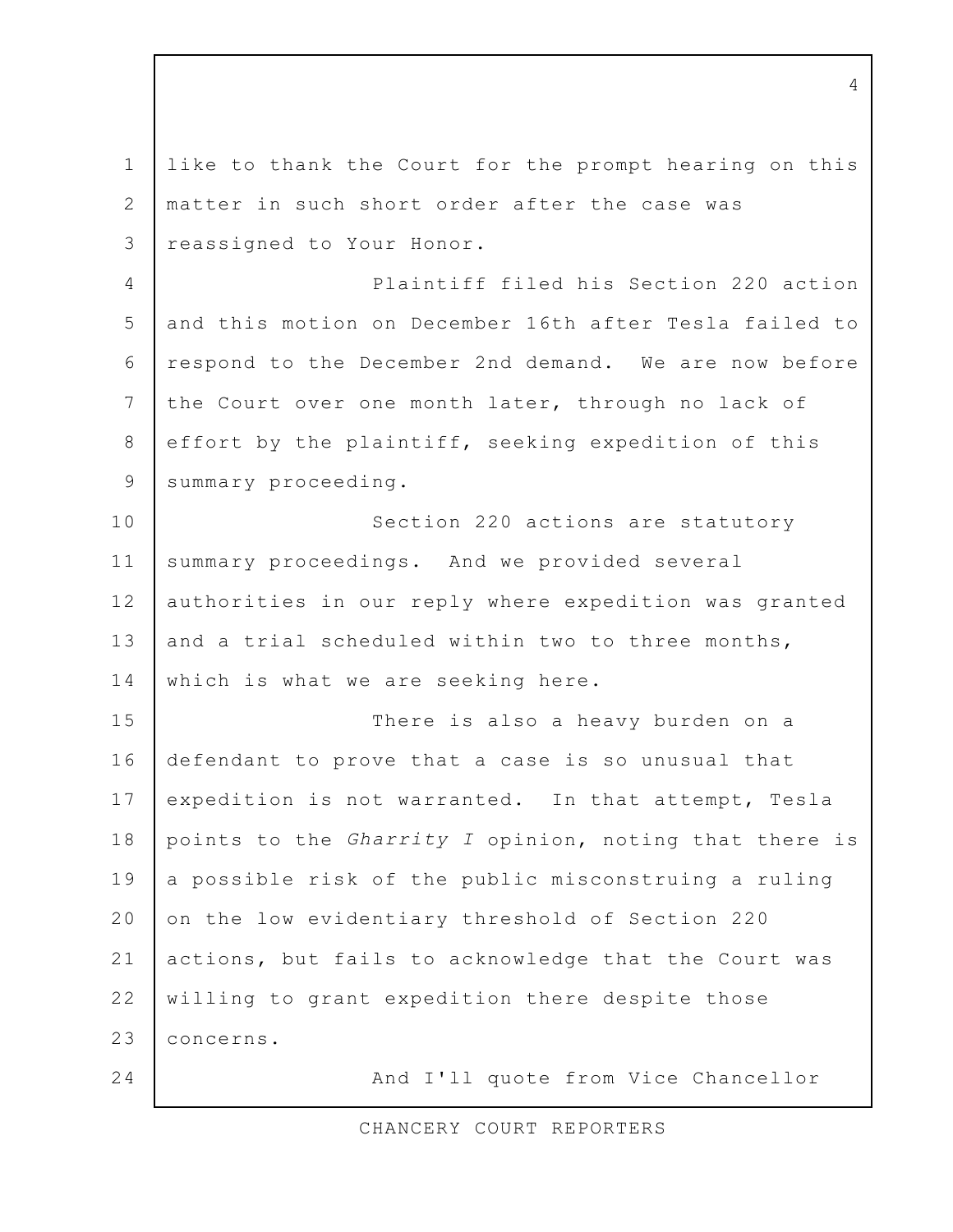Slights: "If it isn't stayed, it will be expedited,  $\mathbf 1$ 2 as all 220s in this court are." And that's from page 83 of the transcript attached to defendant's  $\mathcal{E}$ brief as Exhibit D.  $\overline{4}$ I also note that in Gharrity I, the 5 6 Section 220 action, Tesla produced documents to the  $7\overline{ }$ plaintiff, but is seemingly reluctant to do so here. 8 Defendant opposes expedition by alleging this action is a copycat of other pending 9 10 derivative lawsuits. This is a Section 220 action,  $11$ not a plenary litigation, and it is not the same.  $12$ None of the other actions concern the November 2021  $13$ tweets we highlighted, and all but one of those 14 actions was filed before the consent motion in  $15$ April 2019. 16 Indeed, the most recent allegations in 17 Gharrity II are from May 2020. The company's review 18 of any particular tweet is a distinct factual matter, 19 including whether that review complied with the  $20$ consent motion. And that is what plaintiff seeks to  $21$ investigate in this action.  $22$ The board composition has changed  $2.3$ several times since 2019. And as of October 2021, the 24 board has been reduced to eight directors.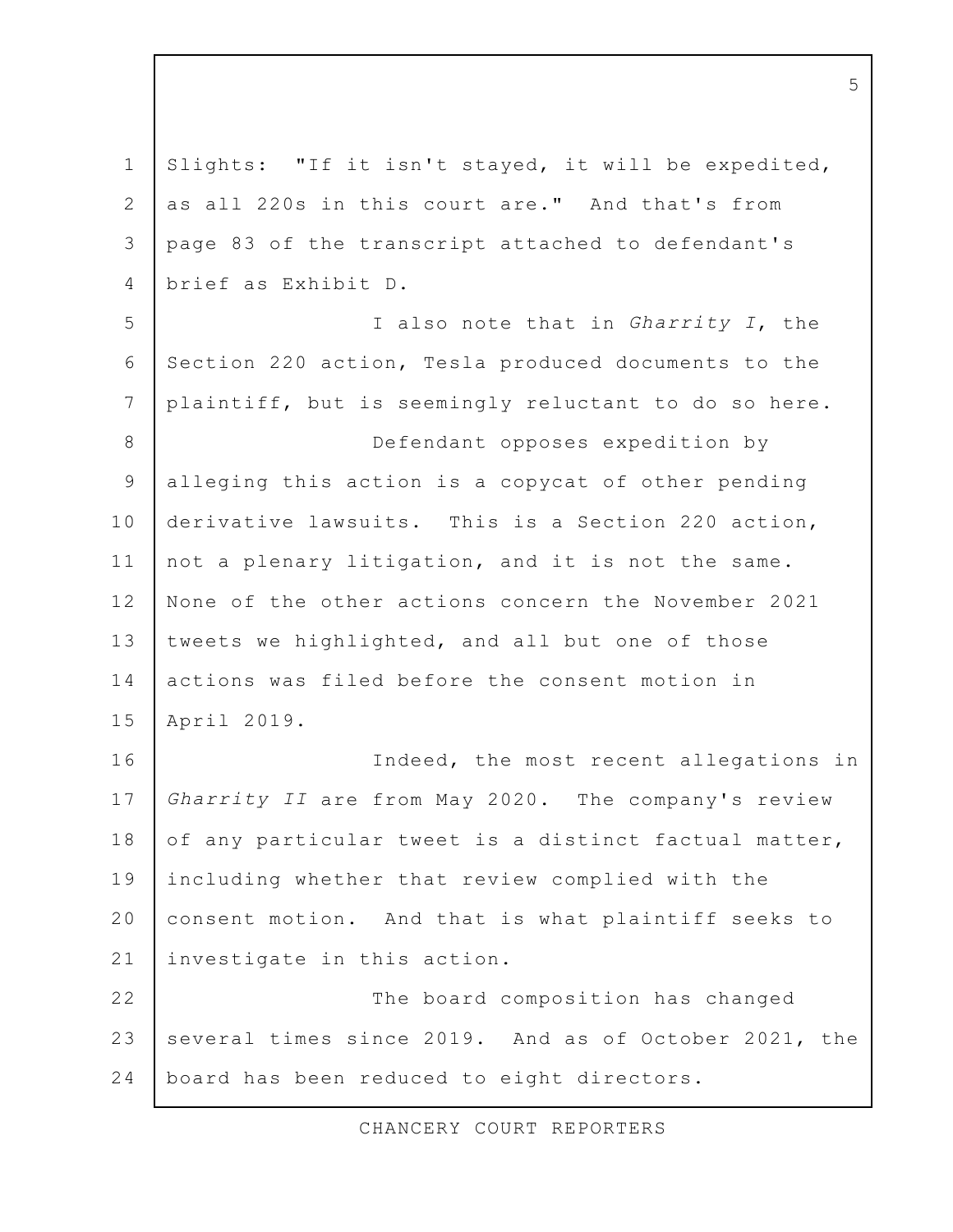Additionally, consistent turnover in  $\mathbf{1}$  $\overline{2}$ the general counsel's office since 2019 is also a cause for a concern. These changes could have led to 3 a different policy or procedure or could have had an  $\overline{4}$ 5 impact on how the board is receiving or handling information related to the consent motion and managing 6 7 the company's compliance with Texas law. 8 Tesla's arguments regarding a stay also fail to preclude expedition. This case poses no 9 10 true risk of prejudice or an adverse or inconsistent ruling to the derivative suits.  $11$  $12$ Tesla points to dicta in the hearing  $13$ transcript in Gharrity I but fails to note exactly how 14 a finding here would negatively impact the derivative  $1.5$ lawsuits. 16 Also, Tesla relies on Ohio Laborers, 17 another derivative suit, where Vice Chancellor Slights 18 noted that there was a basis for expedition and 19 expressly recognized the possibility of ongoing  $20$ misconduct that could necessitate lifting of the stay.  $21$ The same risks are not present here in  $22$ this Section 220 action, as plaintiff's statutory  $2.3$ inspection right is not a matter of "front and center 24 in ... the pending federal actions." And that's a

CHANCERY COURT REPORTERS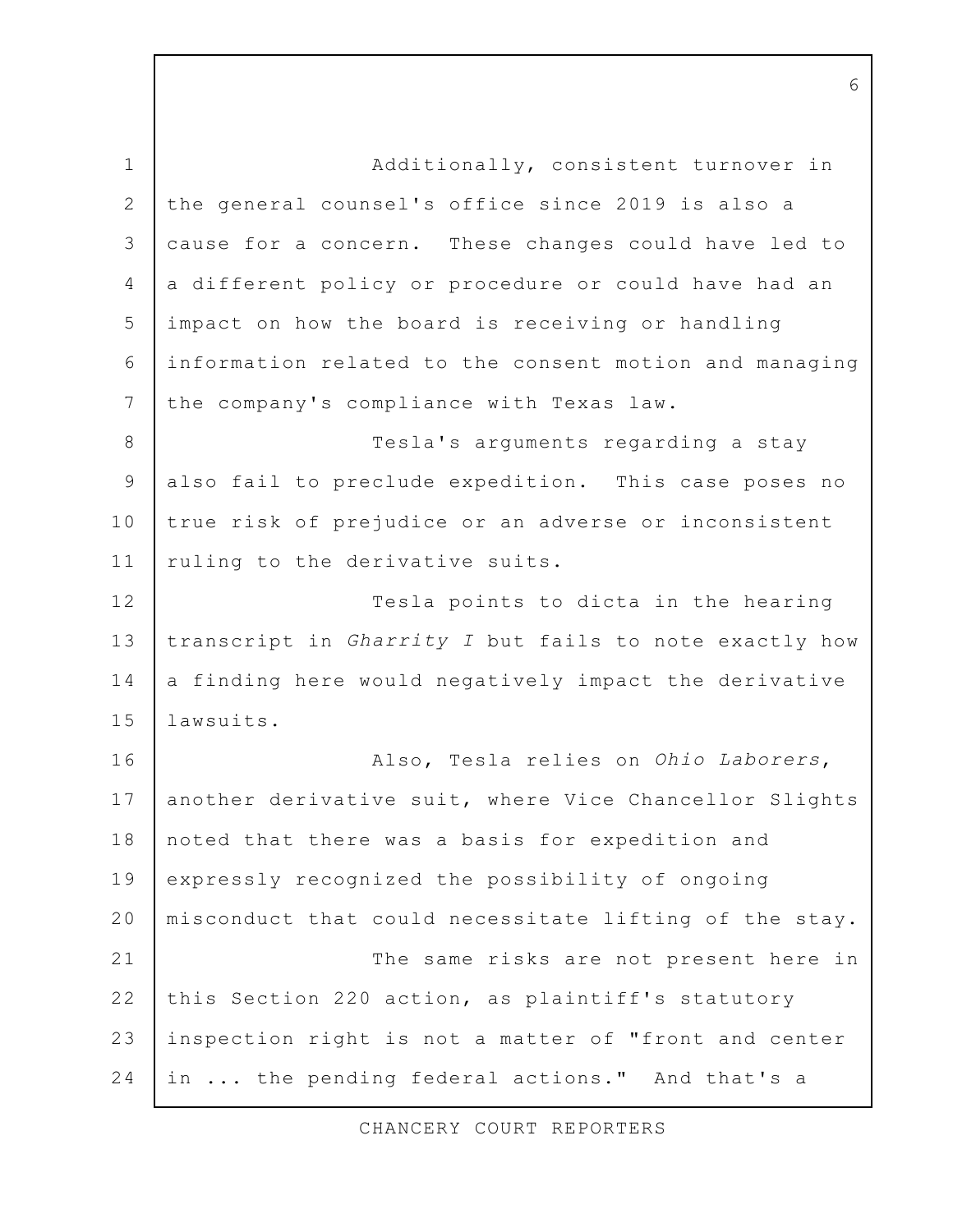quote from the transcript at page 39 attached to  $\mathbf{1}$ defendant's brief as Exhibit A.  $\overline{2}$ There is no risk of claim or issue 3  $\overline{4}$ preclusion or any jurisdictional issues presented by 5 plaintiff's claims here. Nevertheless, a preliminary motion to expedite a Section 220 action is not the 6 7 stage to litigate the merits of any hypothetical 8 underlying derivative claims and whether or not they would be subject to a stay. 9 Lastly, plaintiff has standing to 10  $11$ pursue inspection as a Tesla stockholder. A  $12$ "Stockholder" is defined by the statute as "a holder  $13$ of record of stock ... or a person who is the beneficial owner of shares of such stock ...."  $14$ 15 There is no minimum holding  $16$ requirement under the statute, nor is there a voting 17 requirement. As evidenced by the attachments to the 18 demand letter, which are also appended to the 19 complaint, plaintiff holds Tesla common stock.  $20$ Indeed, the Court has granted  $21$ expedition in Section 220 matters even where standing  $22$ was at issue. And that's evidenced in the Knott  $2.3$ Partners v. Telepathy Labs case that we cited. 24 The Court should not impose such

CHANCERY COURT REPORTERS

 $7\phantom{.0}$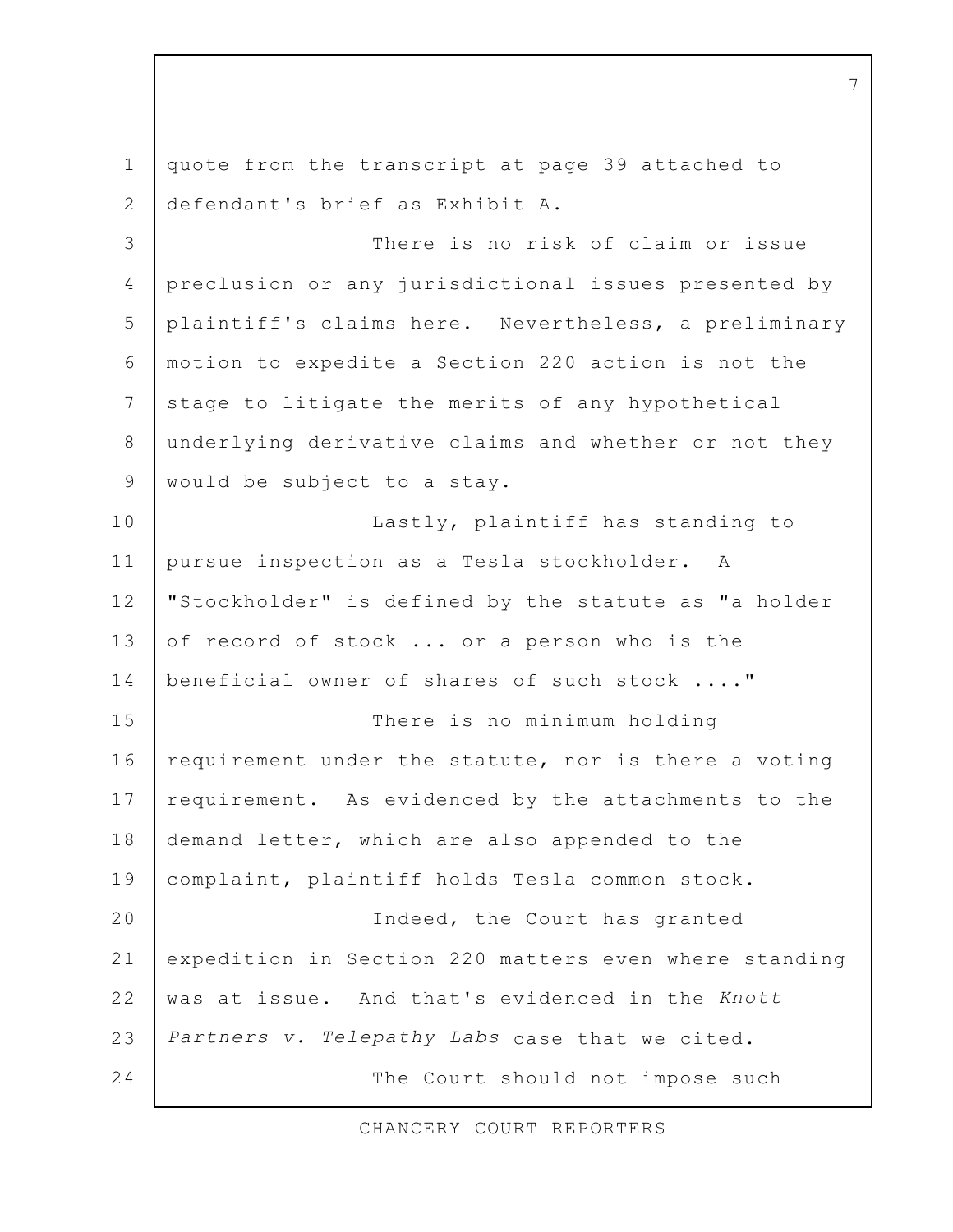$\mathbf 1$ standing restrictions that Tesla seeks to grasp onto  $\overline{2}$ Section 220, particularly on such an incomplete record. With that, Your Honor, plaintiff respectfully  $\mathcal{E}$  $\overline{4}$ asks that the Court grant the motion to expedite and 5 promptly schedule a trial on this matter within 6 60 days. 7 Unless Your Honor has any questions 8 for me, I will turn the microphone over to Mr. Barlow.  $\mathsf{Q}$ THE COURT: Thank you. 10 Mr. Barlow.  $11$ ATTORNEY BARLOW: Your Honor, I want  $12$ to echo the appreciation for hearing us promptly in  $13$ light of the transfer of the case. 14 Your Honor, we respect and understand  $15$ plaintiff's position that this is a Section 220  $16$ summary proceeding. But it's also the case that 17 opinions of the Delaware courts going back to -- the one I remember is Seinfeld v. Verizon from the 18 19 Delaware Supreme Court -- expounding upon the credible 20 basis requirement discussed the balancing of interests  $21$ that a court engages in in handling Section 220 cases  $22$ as between a stockholder's access to books and records  $2.3$ to investigate wrongdoing and the right of the company 24 to be free from fishing expeditions based on suspicion

8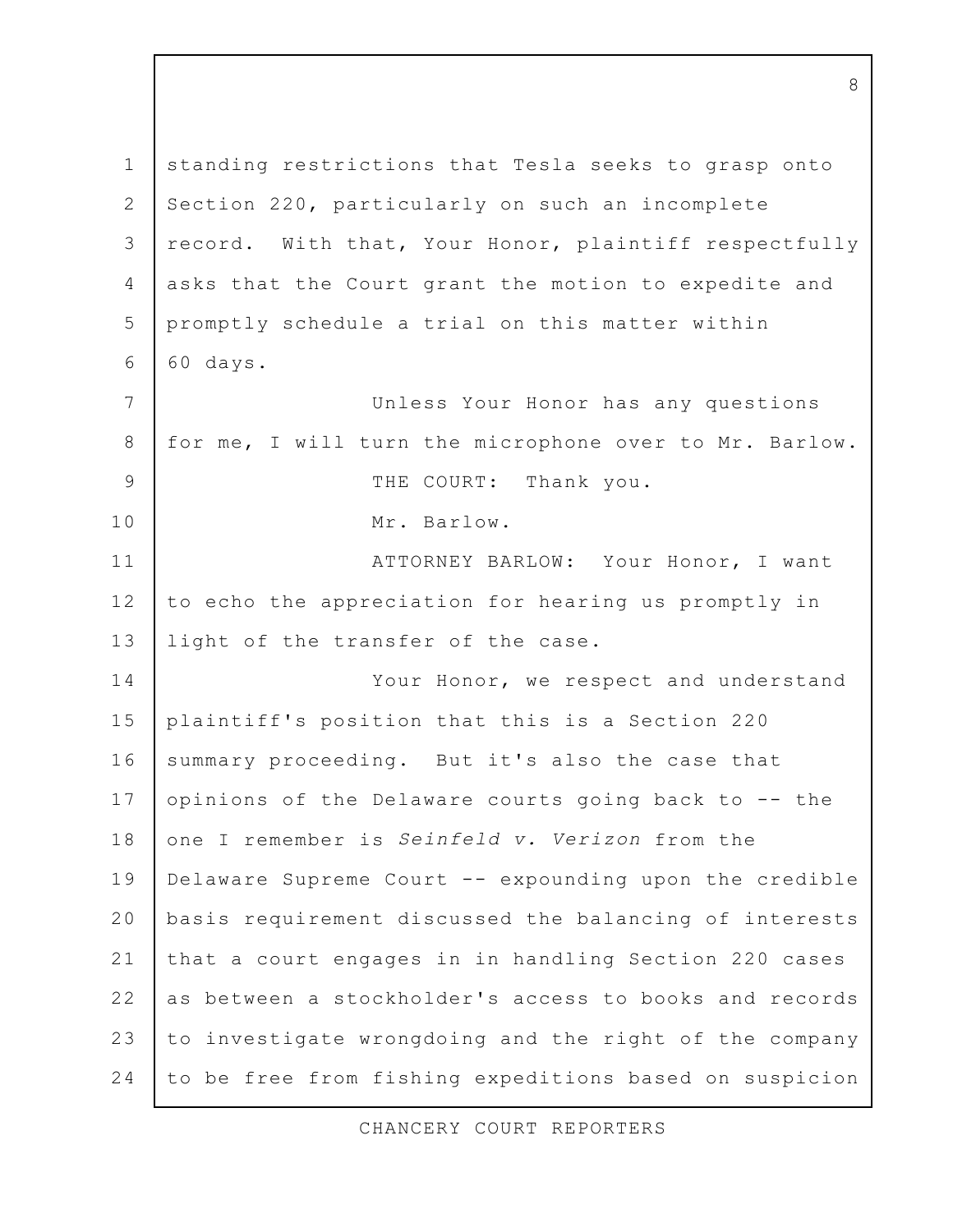$\mathbf 1$ or curiosity. And, Your Honor, that's a quote about  $\overline{2}$ the credible basis standard.

But we think the same considerations 3  $\overline{4}$ animate how the Court should approach a scheduling of 5 a Section 220 proceeding, and this Section 220 proceeding, consistent with the Court's inherent 6  $7\overline{ }$ authority to control its docket, which is, to consider and balance and address the interests of a plaintiff 8 9 who purports to be a fractional stockholder, who, in 10 today's presentation and in any of the papers, never  $11$ explained any type of specific reason why it needs the  $12$ documents on the time period they request, with the  $13$ interest of the corporation, which, in this case, 14 faces federal securities litigation on these issues  $15$ starting in May.

 $16$ And so on behalf of Tesla, what we are 17 asking today is that some consideration be given to 18 those facts that have been -- that are for realities 19 before us and the matter be put down on a reasonably 20 prompt schedule for trial in June of 2022.  $21$ And I want to expand a little bit on  $22$ the plaintiff's issues because we heard some things

 $2.3$ today about how this case is different. And,

24 candidly, I respectfully disagree.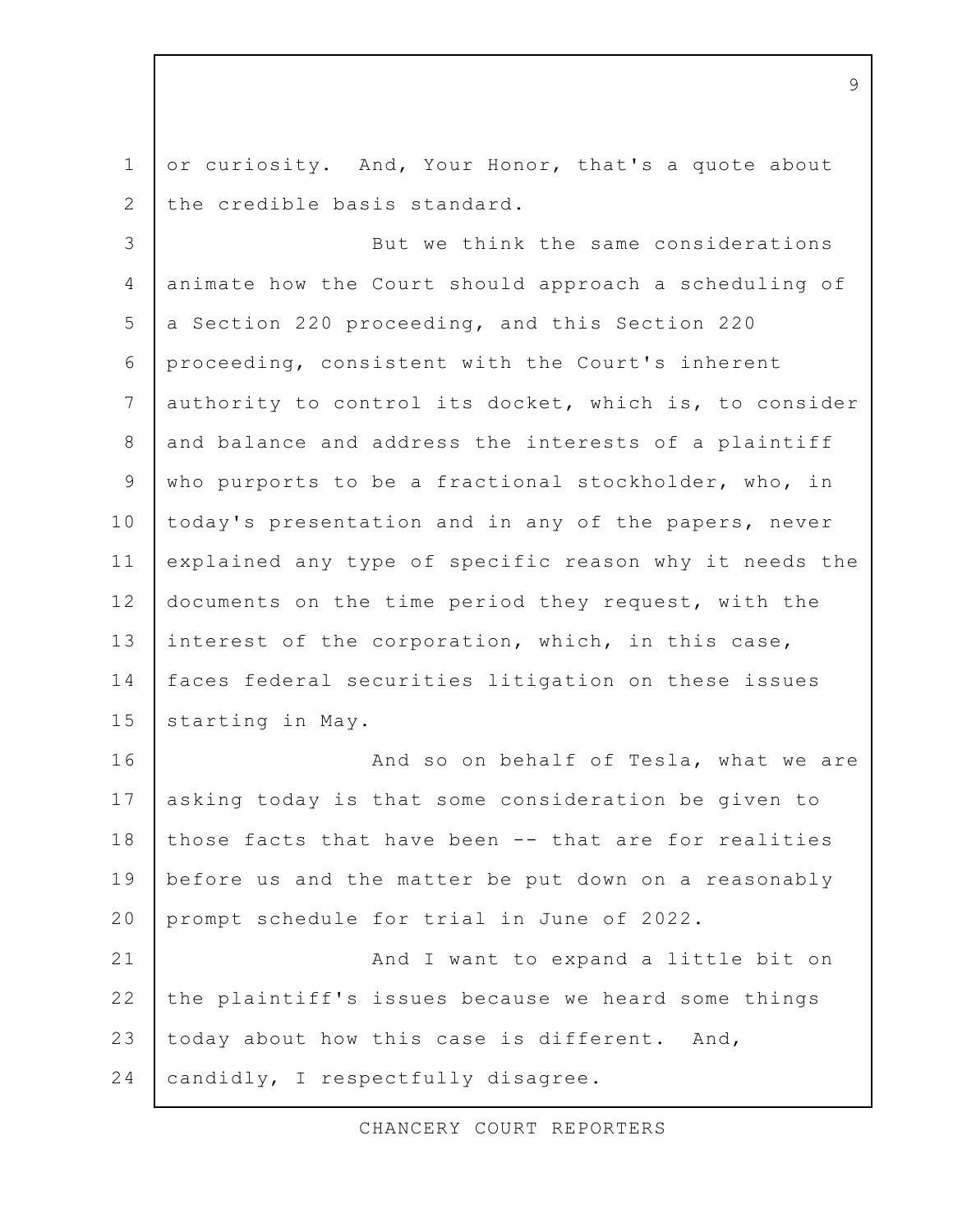$\mathbf{1}$ Plaintiff purports to bring -- or  $\overline{2}$ wants to investigate bringing potential derivative That would be the tenth cause of action  $\mathcal{E}$ claims.  $\overline{4}$ relating to that subject pending in the courts of 5 Delaware, two of which are pending in federal court 6 and seven of which are pending in this Court, Your 7 Honor. And all of those cases have been stayed. 8 And the argument that this case 9 relates to later tweets or that this case relates to 10 different tweets has been uniformly rejected by this  $11$ Court. It was addressed specifically in the Laborers'  $12$ District Council action in 2019, where a contested  $13$ stay petition was, nonetheless, stayed. And the Court 14 addressed, there, not only issues of the 2018 tweets  $15$ relating to whether Tesla would go private, but also  $16$ later tweets in 2019 and 2020 in both the Laborers' 17 and the *Gharrity* action. Again, all of those cases 18 have been stayed. 19 So the suggestion that this is not a

20 copycat action, I think, Your Honor, is belied -- and  $21$ I don't mean to be pejorative about this -- but it's  $22$ belied by the complaint, most of the paragraphs of  $2.3$ which, as it relates to substantive background, go 24 back to 2013, 2018, 2019 and all of the same factual

CHANCERY COURT REPORTERS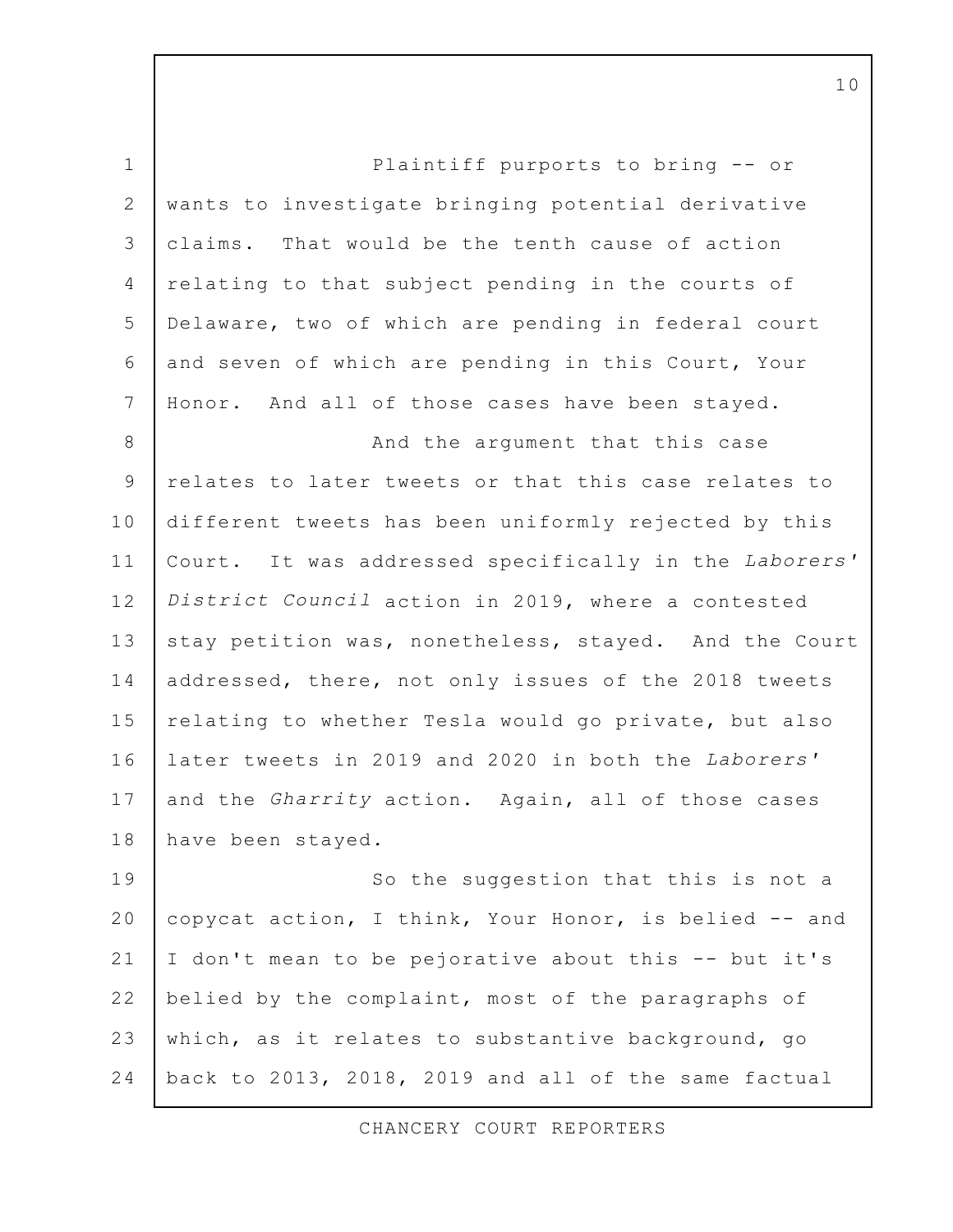allegations that are alleged in those other derivative  $\mathbf 1$  $\overline{2}$ complaints. There's only a handful relating to the 3 current tweets. And then if you look at the time  $\overline{4}$ 5 period in the demand, they want to go back to 2018, 6 January 1st, 2018. And I heard today that the board is  $\overline{7}$ somehow different. In fact, it's not. I believe all 8 of the current members of the board are named 9 10 defendants in the Gharrity suit.  $11$ And so the suggestion that this case  $12$ is somehow distinct as a factual matter, respectfully,  $13$ Your Honor, I don't think holds water and doesn't 14 change the fact that the presentation of derivative  $15$ claims based on these same facts -- without getting  $16$ ahead of addressing what those derivative claims might 17 be -- I have every confidence, would be stayed pending 18 consideration of the federal securities litigation. 19 And, Your Honor, to return to that 20 federal securities litigation and the balancing, I do  $21$ think it is important to recognize that in scheduling  $22$ this matter, having the matter heard in June, after  $2.3$ that federal securities litigation is considered, is 24 absolutely consistent with the precedent of this court

CHANCERY COURT REPORTERS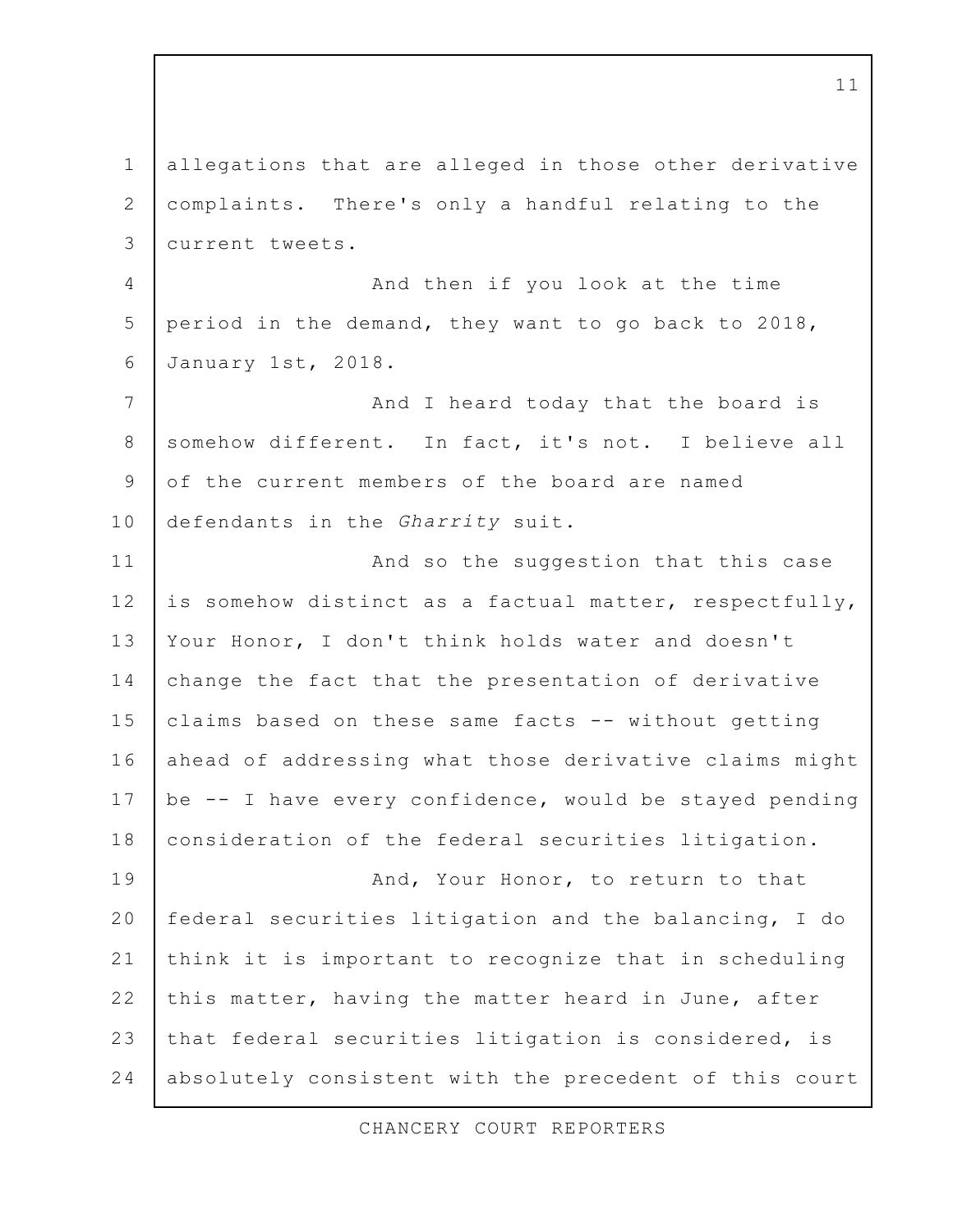in which derivative and -- both types of claims have  $\mathbf 1$ 2 been stayed pending the underlying federal securities litigation. 3

And I specifically was -- and we  $\overline{4}$ 5 quoted at length in our papers the quote of Vice Chancellor Slights in the Gharrity Section 220 case in 6 which he expressly recognized the risk that the public  $7\overline{ }$ 8 would perceive a credible basis finding as more than what the court might intend under the law and noting 9 that that's especially the case where "the allegations 10  $11$ of wrongdoing are well-known in the public sphere."

And, Your Honor, I note that quote  $12$ because, as lawyers, we often spend time analogizing  $13$ 14 quotes in other cases to the different sets of facts  $15$ that apply here. To be clear, those -- that is the  $16$ same company, and these are the same sort of types of 17 allegations. And so I believe Vice Chancellor 18 Slights' concern manifested in Gharrity is exactly 19 evident here and can be very reasonably addressed by 20 handling trial on a schedule in June.

 $21$ What we didn't hear in the discussion  $22$ of the Gharrity Section 220 case in my colleague's  $2.3$ presentation was an explanation that the way Vice 24 Chancellor Slights handled that matter to avoid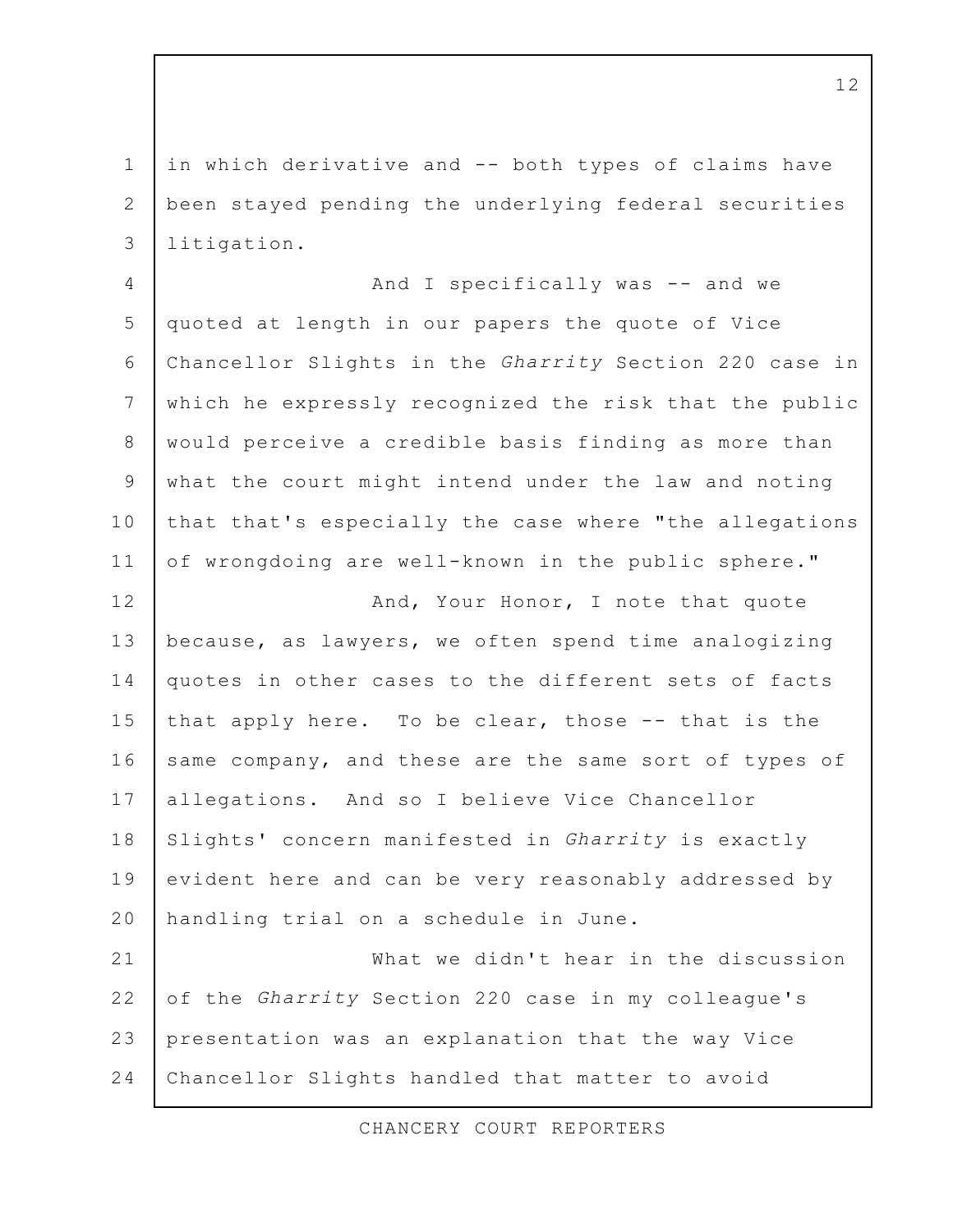imposing the prejudice of litigating a credible basis  $\mathbf 1$  $\overline{2}$ determination on Tesla was to litigate scope issues first and not litigate the credible basis issues. 3 And  $\overline{4}$ that's why we attached that ruling and that 5 explanation to our opposition.

6 So that was a creative way of  $7\overline{ }$ addressing that situation here. We don't think our 8 proposal of doing a trial in June is nearly as creative as that but fundamentally gets to the same 9 10 point, which avoids the risk that the Court would be  $11$ making a credible basis determination in just the  $12$ weeks before the company faces federal securities  $13$ litigation and a jury trial in the Northern District  $14$ of California.

15 In addition, there are practical  $16$ considerations that I don't need to remind the Court 17 How much extra effort expedited proceedings about: 18 places on both the Court and on the parties. And that 19 is particularly the case here, where many of the same 20 personnel are essentially litigating many of those  $21$ similar issues in California right around the same time frame.  $22$ 

 $2.3$ And lastly, I want to point out that 24 there are important issues to litigate here that are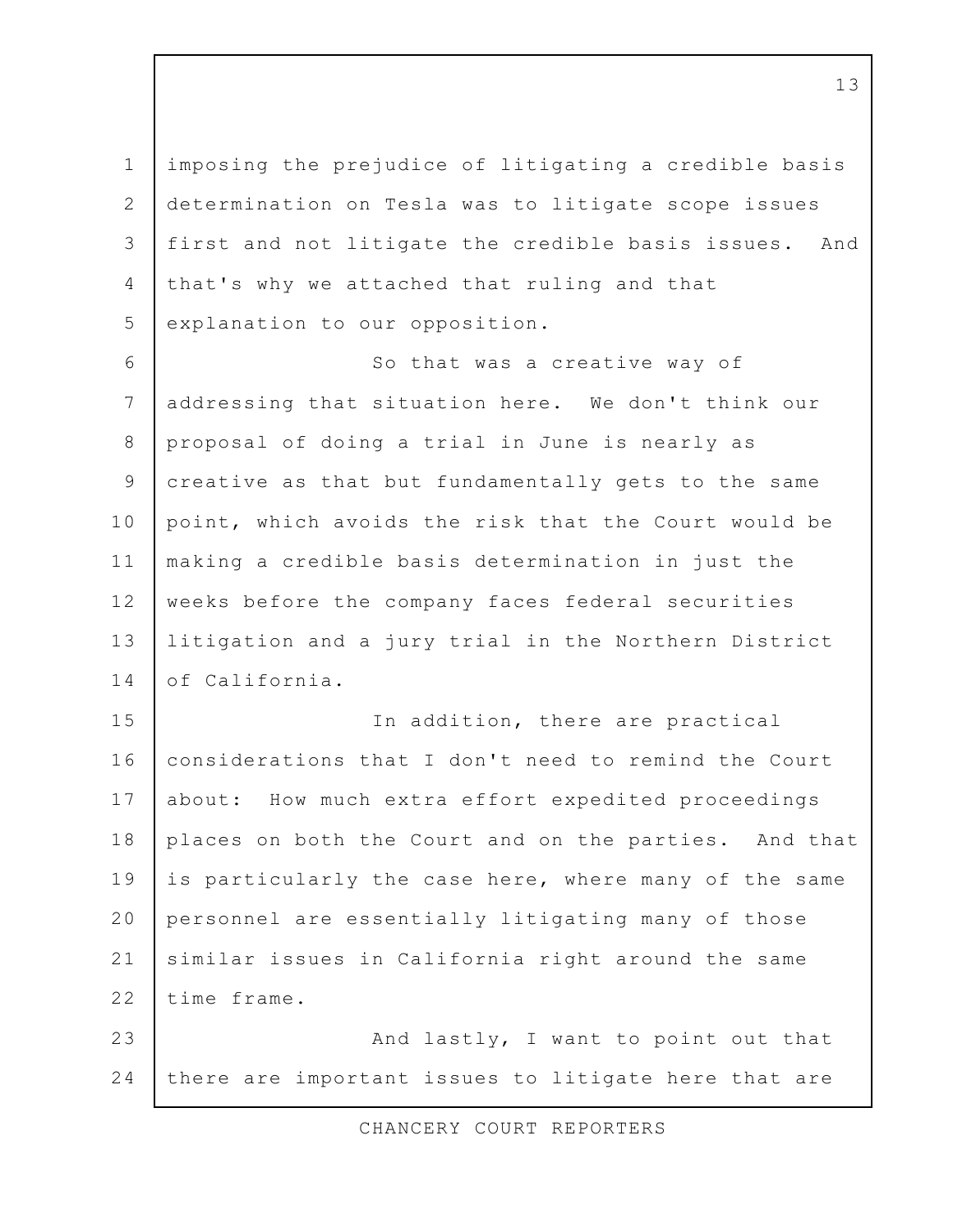perhaps different from some of the cases that we've  $\mathbf 1$ 2 cited earlier. Mr. Wagner purports to own one-tenth of one share of Tesla stock.  $\mathcal{E}$ 

I am not aware of precedent in this  $\overline{4}$ 5 court addressing someone who only owns -- or purports to own a fractional interest like that. And I think 6  $7\overline{ }$ it presents interesting questions of whether when the 8 General Assembly expanded Section 220 to include beneficial owners in 2003, it intended to create a 9 10 situation where brokers could, as an accounting  $11$ mechanism, divide the fractional ownership of one  $12$ share among tens or hundreds of people and give them  $13$ all inspection rights. The term "beneficial owner" 14 has long been understood, as a matter of securities  $15$ practice, to be something that you define by the  $16$ ability to exercise a voting right or the ability to  $17$ transfer shares.

18 And from what we can tell from the M1 19 website, which is the brokerage where the plaintiff 20 purports to own, he doesn't, as we can tell, have the  $21$ right to transfer his one-tenth of a share or the  $22$ right to vote it.  $2.3$ So we heard in the reply brief that

24 they want to take -- they think that matter should be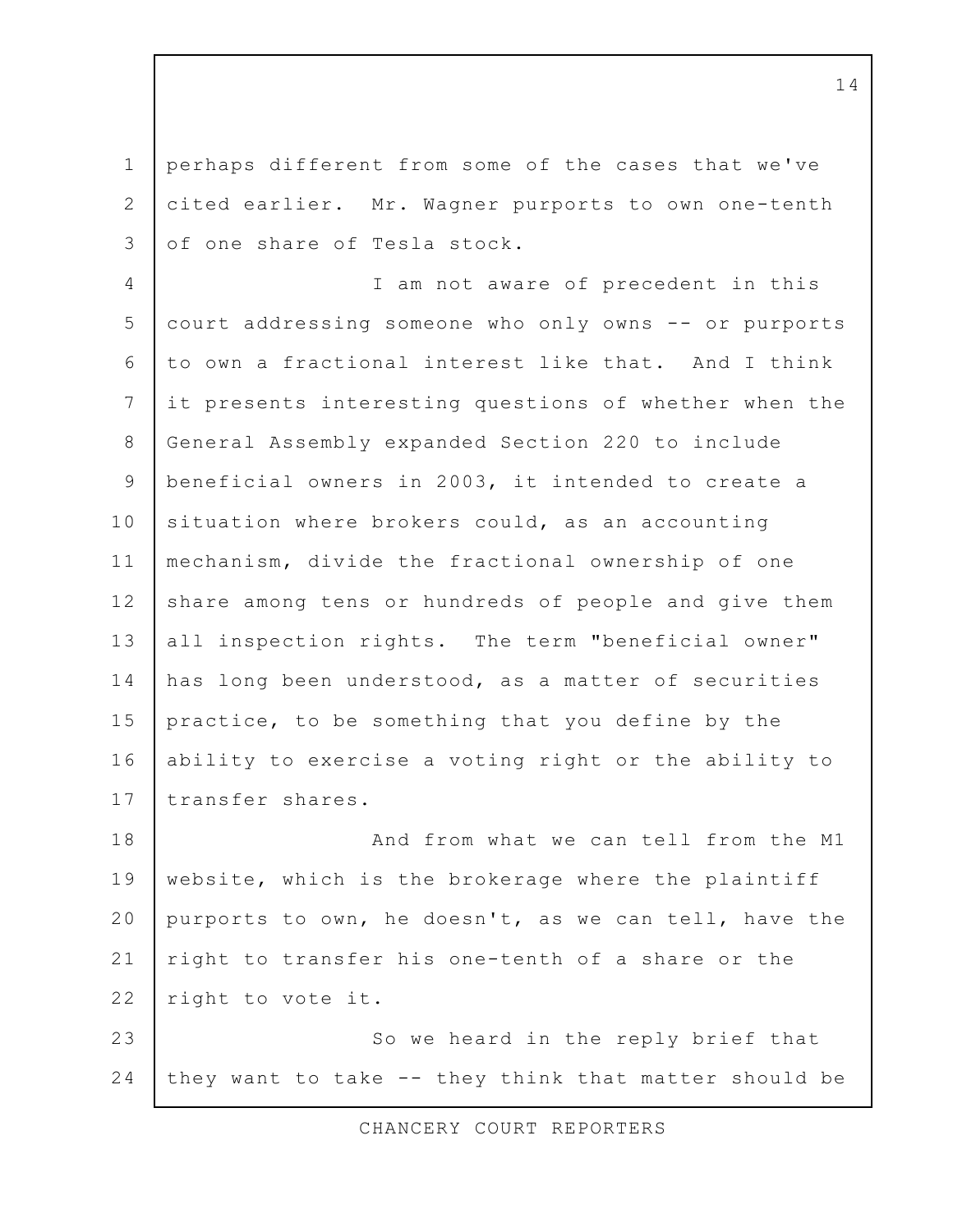$\mathbf 1$ addressed on a complete record, at paragraph 31. We 2 We think it's going to take some time to agree.  $\mathcal{E}$ address that issue, to get the documents about the  $\overline{4}$ plaintiff's holdings in Tesla and have that addressed, 5 and, if those documents aren't sufficient, to 6 potentially explore other documents that go to the  $7\overline{ }$ issue of whether or not he is, in fact, a beneficial 8 owner. So I understand plaintiff's position 9 10 that they seek to proceed on a 60-day schedule, but I  $11$ do not think that it is warranted by the actual facts  $12$ of this case, Your Honor. And I note that their

 $13$ indication of authority for the proposition that, for 14 example, all 220 cases are expedited and, therefore,  $15$ this one must be, I think, falls apart if you merely  $16$ look at it.

17 They cite, for example, for the 18 proposition -- the Gharrity quote about expedited 19 proceedings in Footnote 1 of their reply. And, again, 20 that Gharrity proceeding -- we litigated over the  $21$ course of a year in that case addressing stay  $22$ proceedings and then scope issues. That is not what  $2.3$ we are proposing today.

24

What we are proposing is what we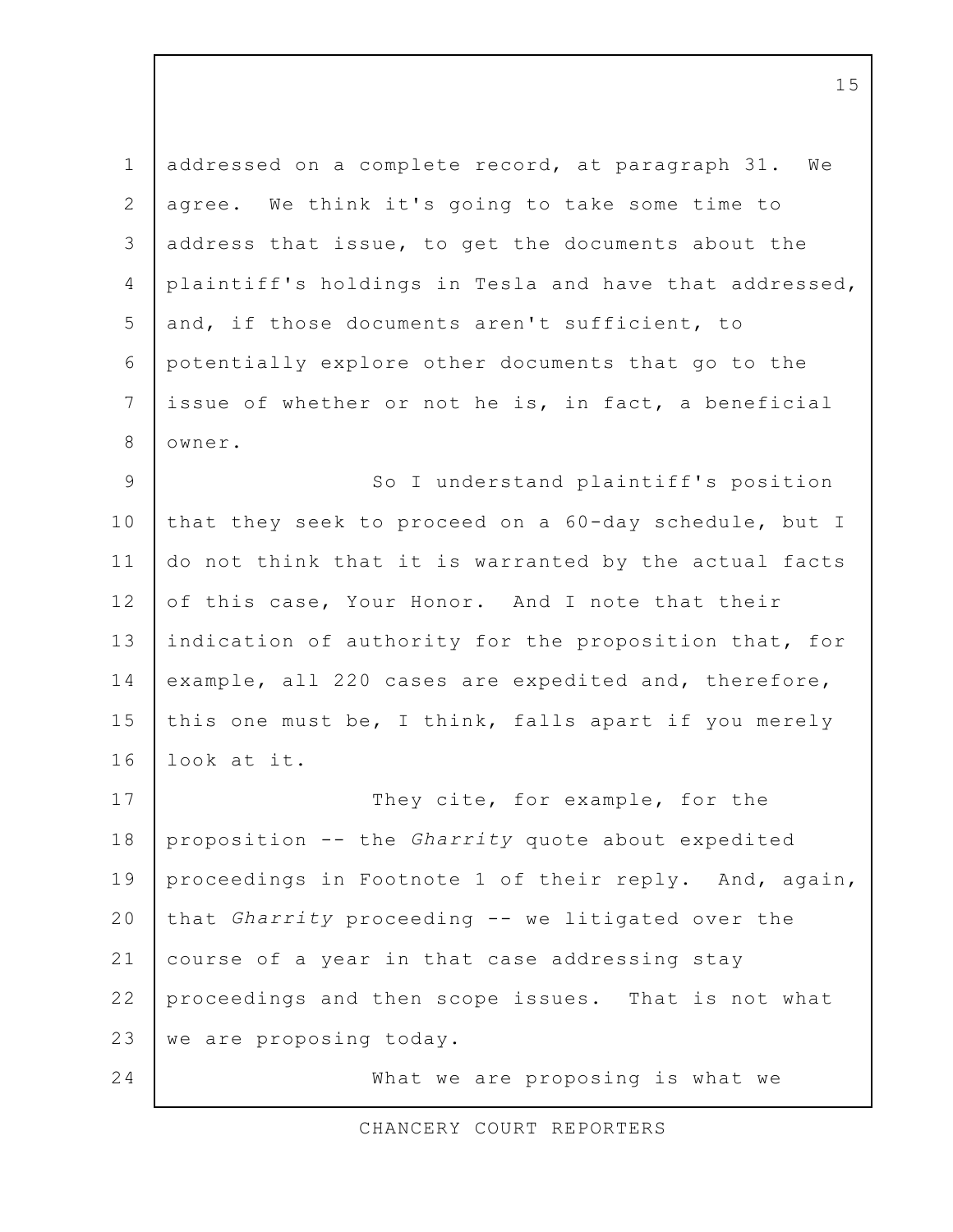$\mathbf 1$ believe to be a much more reasonable and prudential 2 scheduling of this matter shortly after the jury trial in the Northern District of California on similar  $\mathcal{E}$ That matter is set for a 10-day jury trial  $\overline{4}$ issues. 5 beginning immediately after Memorial Day. We have, in 6 full disclosure, added one week, and that is why the 7 June 20th date is referenced in our papers as one week 8 from the expected end of that 10-day trial to allow for jury deliberations and the like. 9 10 So we have an interest in moving this  $11$ matter forward -- and promptly, Your Honor -- but we  $12$ think the schedule the defendant proposed is the  $13$ reasonable one, and we ask that it be adopted.  $14$ THE COURT: All right. Reply. 15 ATTORNEY ANDREWS: Thank you, Your 16 Honor. And I will be brief. 17 It is clear that Mr. Musk continues to 18 tweet and continues to show a disregard for the 19 compliance with the consent motion. So that has the 20 potential to cause further and imminent harm to the  $21$ company and plaintiff's interests as a stockholder.  $22$ To touch on a few other items, we have 23 expressly not limited our demand to pursuing 24 derivative claims, and we have left open appropriate

CHANCERY COURT REPORTERS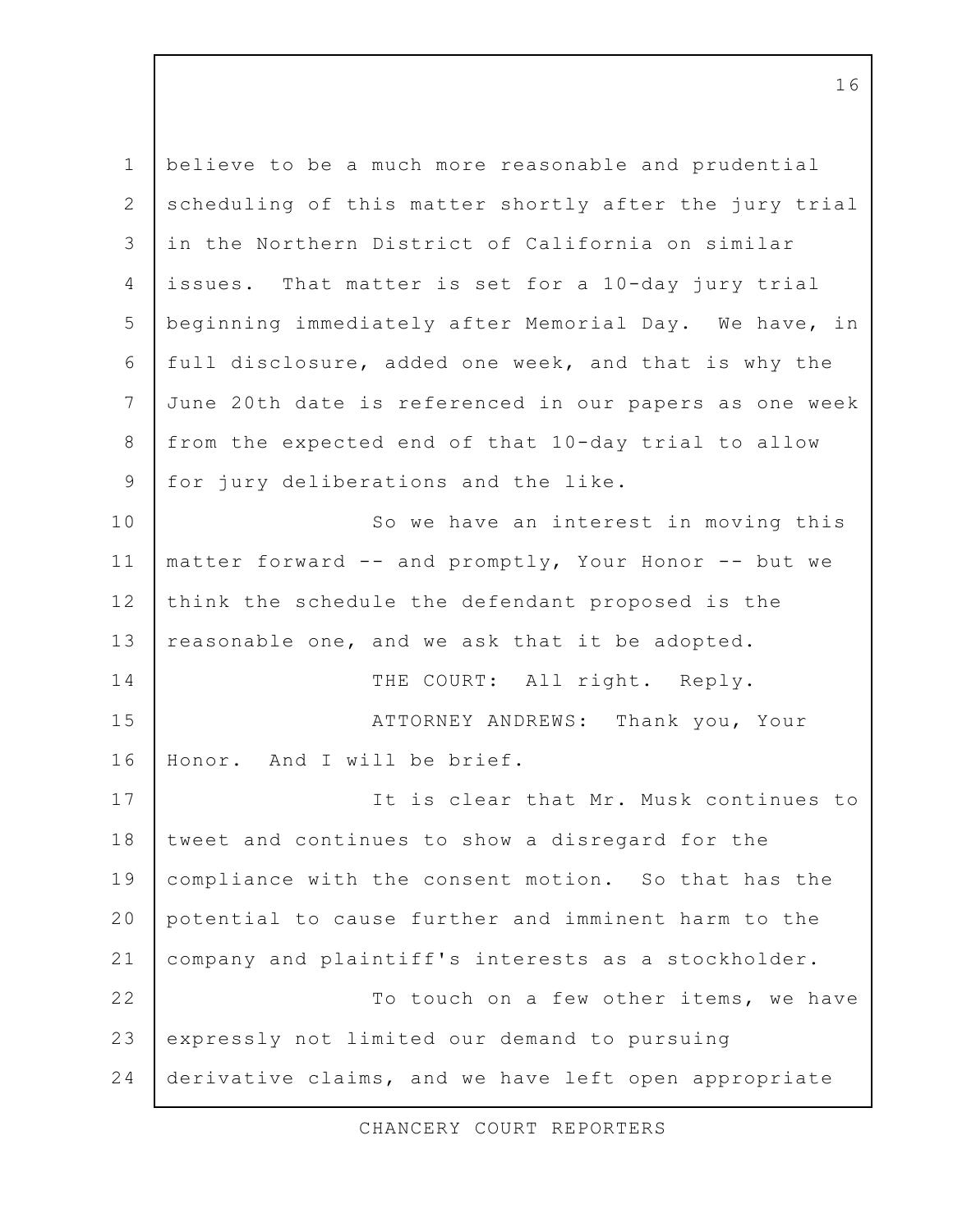other prophylactic options depending on what we  $\mathbf 1$  $\overline{2}$ discover after receiving these books and records. To address how our case is different 3  $\overline{4}$ from the other pending derivative lawsuits, our claims 5 are temporally distinct, and they occur well after the 6 entry of the consent motion. As I noted, changes in 7 the general counsel's office and on the board may have led to changes in critical policies since the last 8 case was filed that likely affects how and when 9 10 information regarding compliance with the consent motion reaches the board and how it is then handled.  $11$  $12$ We do not know what the records may  $13$ show, but Mr. Musk has been very active on Twitter, 14 and there is much that should have happened at the  $15$ company between May 2020 and now that is not covered  $16$ by the prior pending derivative actions. And to 17 include such allegations, the plaintiffs in the other 18 derivative suits would be required to submit a new 19 demand letter and/or amend their existing complaint. 20 The merits of any derivative suit that plaintiff may  $21$ eventually bring based on what is discovered should  $22$ not be prejudged at this nascent stage of a statutory  $2.3$ summary proceeding. 24 The issues that my colleague raises

CHANCERY COURT REPORTERS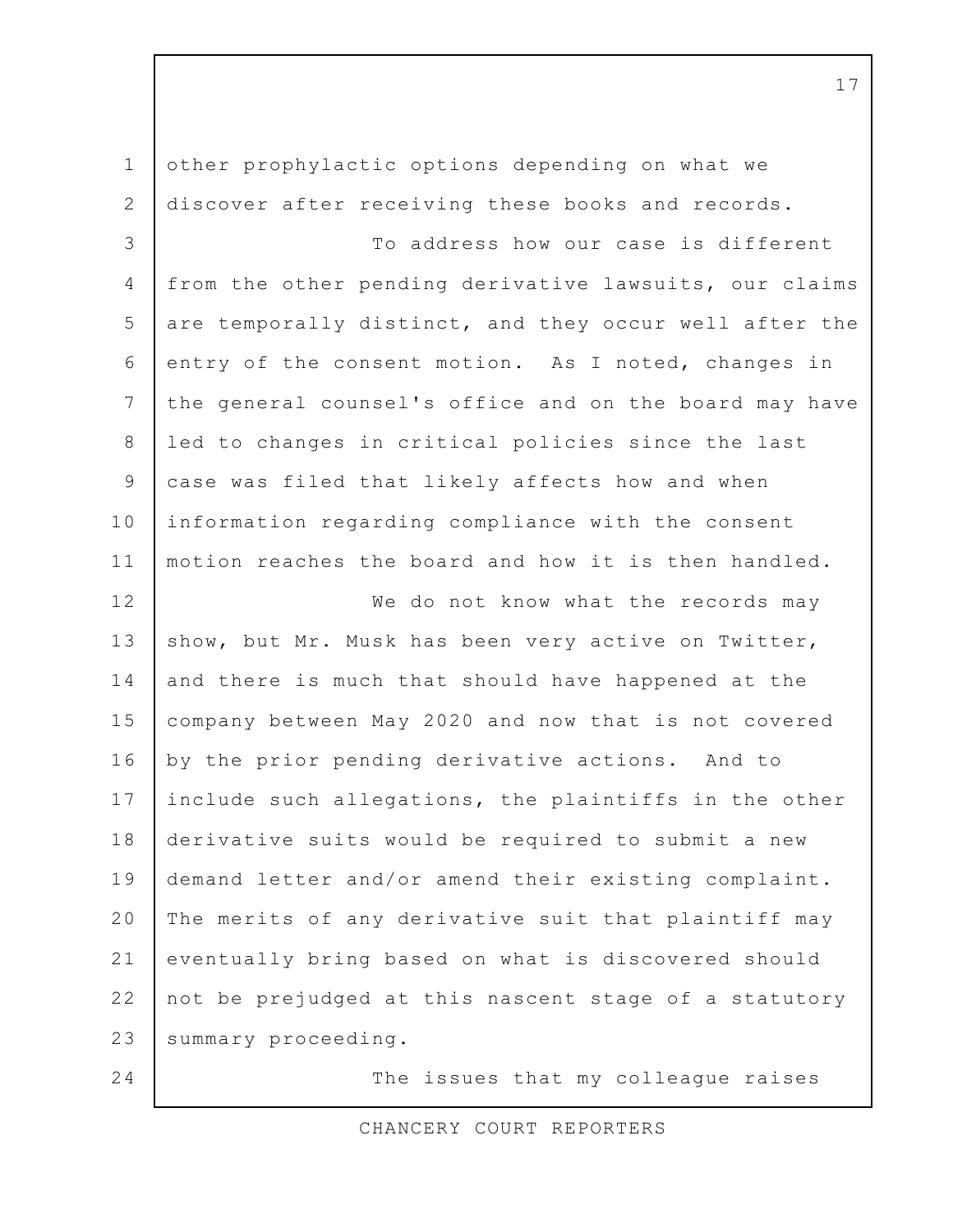are precisely the kinds of issues that are routinely  $\mathbf 1$  $\overline{2}$ addressed on an expedited basis in Section 220 matters. As I noted, cases where standing is  $\mathcal{E}$  $\overline{4}$ contested have even been allowed to proceed on an 5 expedited basis. And that's the Knott Partners case 6 that we referenced in our reply brief.  $\overline{7}$ We think that the requested documents 8 are necessary to plaintiff's purposes in fully investigating the potential misconduct. And we have 9 10 requested documents dating back to January 2018  $11$ because we believe that is when the conduct began.  $12$ The Court made clear in Bloom Energy  $13$ that "The temporal scope of a Section 220 inspection 14 that is based on suspected wrongdoing or mismanagement  $15$ extends to the time when the evidence reveals the  $16$ wrongdoing or mismanagement began."  $17$ Of course, the plaintiff is willing to 18 engage in discussions to reasonably narrow his 19 request, as appropriate, while still seeking to obtain 20 all documents necessary to complete a full  $21$ investigation. And if it is, in fact, true that the  $22$ documents from January 1st, 2018, through May 2020 are  $2.3$ mirror or copy requests previously made by other 24 stockholders, then those materials should be readily

CHANCERY COURT REPORTERS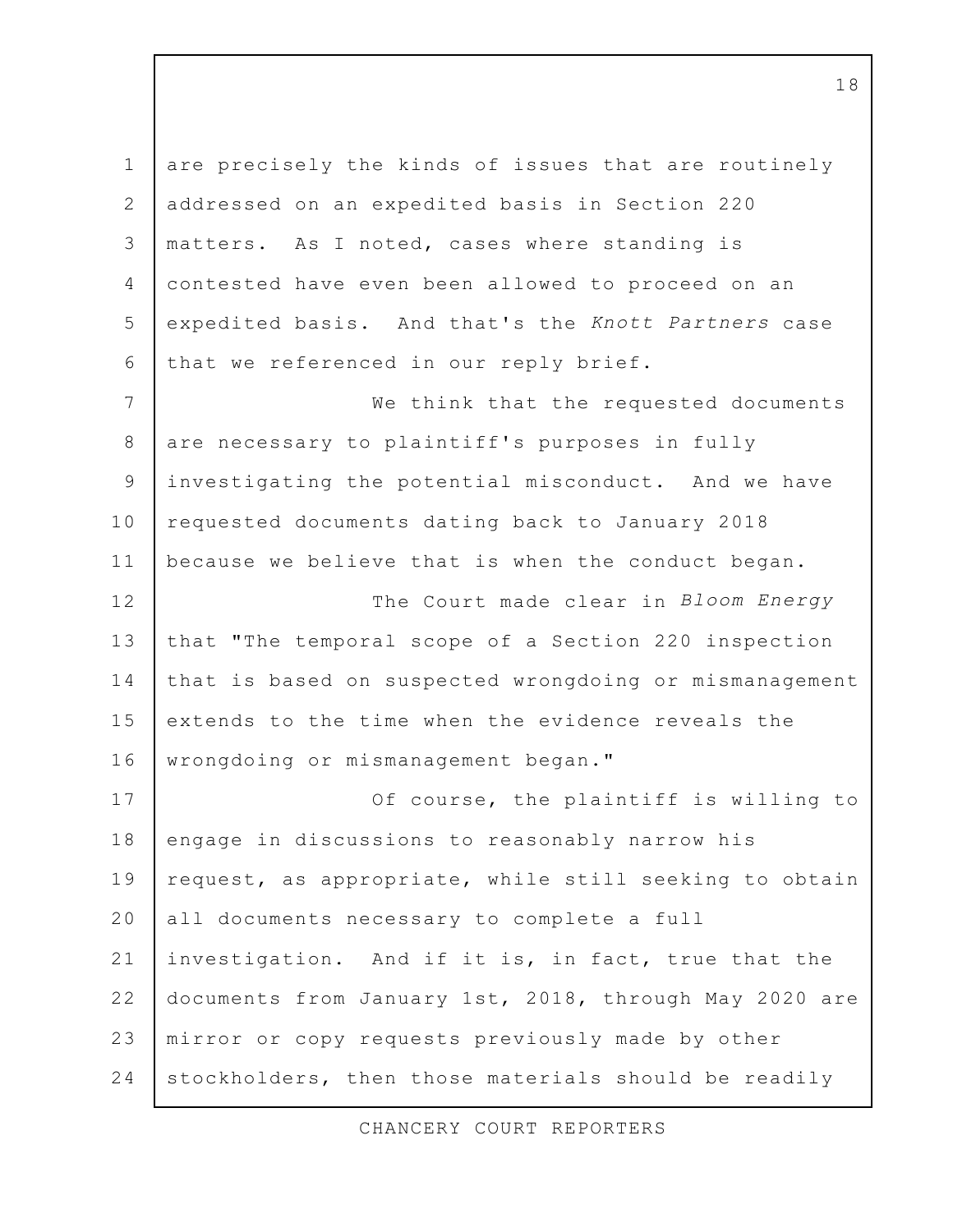available, collected, and reviewed and should not be  $\mathbf 1$ 2 burdensome to produce here. Again, Your Honor, we would 3 respectfully request a trial on this matter within  $\overline{4}$ 5 60 days at the Court's convenience. 6 THE COURT: So from your standpoint,  $7\overline{ }$ what is the real-world difference between the middle of March and the middle of June? Mr. Barlow has 8 pointed to real-world things, like the trial in the 9 10 Northern District of California, to suggest that it  $11$ really would be better, from his perspective, to have  $12$ the trial in June. What would be the real-world  $13$ practical implications of that for you and your side?  $14$ ATTORNEY ANDREWS: Your Honor, we, of course, have an interest in getting information as  $15$  $16$ soon as possible to make a determination about how  $17$ best to proceed. We think that with Tesla's 18 cooperation and on a trial in 60 days, which would put 19 us somewhere towards the end of March, beginning of 20 April, we could be clear of the one-day trial in this  $21$ matter well before the securities class action  $22$ proceeds at the end of May.  $2.3$ Obviously, as Your Honor well knows, 24 these are summary by nature. We're not going to have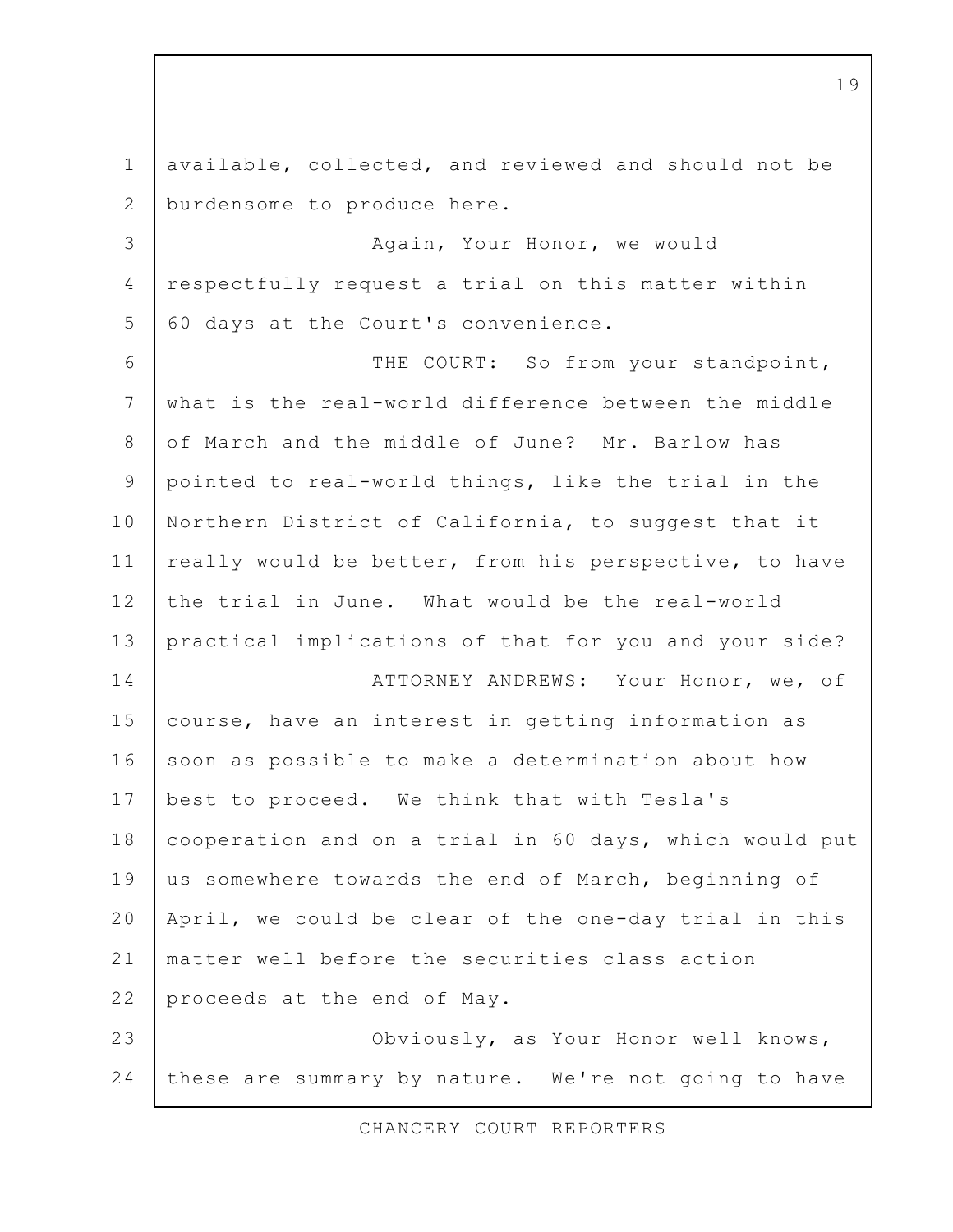a wealth of discovery or dispositive motion practice  $\mathbf 1$ 2 or anything like that, and it will be a summary one-day trial. So we think that we could get clear of  $\mathcal{E}$ that well in advance of the securities class action  $\overline{4}$ 5 and alleviate, hopefully, any issues with that. 6 THE COURT: What happens in terms of  $7\overline{ }$ the information you have requested if the securities action is resolved in favor of Musk? 8 ATTORNEY ANDREWS: Again, Your Honor, 9 10 these are distinct tweets -- or they are happening  $11$ while the board has changed, while general counsel is  $12$ in flux. We do not know if the policies and  $13$ procedures have been changed such that we may still 14 have an ability to proceed if not with a derivative  $15$ suit, then maybe some other prophylactic measure directed toward the board to address what the  $16$ 17 stockholder is very concerned about and has been 18 evidenced in the fluctuation and the stock prices in 19 the market with the ongoing tweets and the like.  $20$ So we're really just looking to,  $21$ hopefully, address those issues one way or the other,  $22$ whether it's in a lawsuit or through some type of  $2.3$ prophylactic demand or approach to the board. And 24 that's really what we're looking to accomplish.

CHANCERY COURT REPORTERS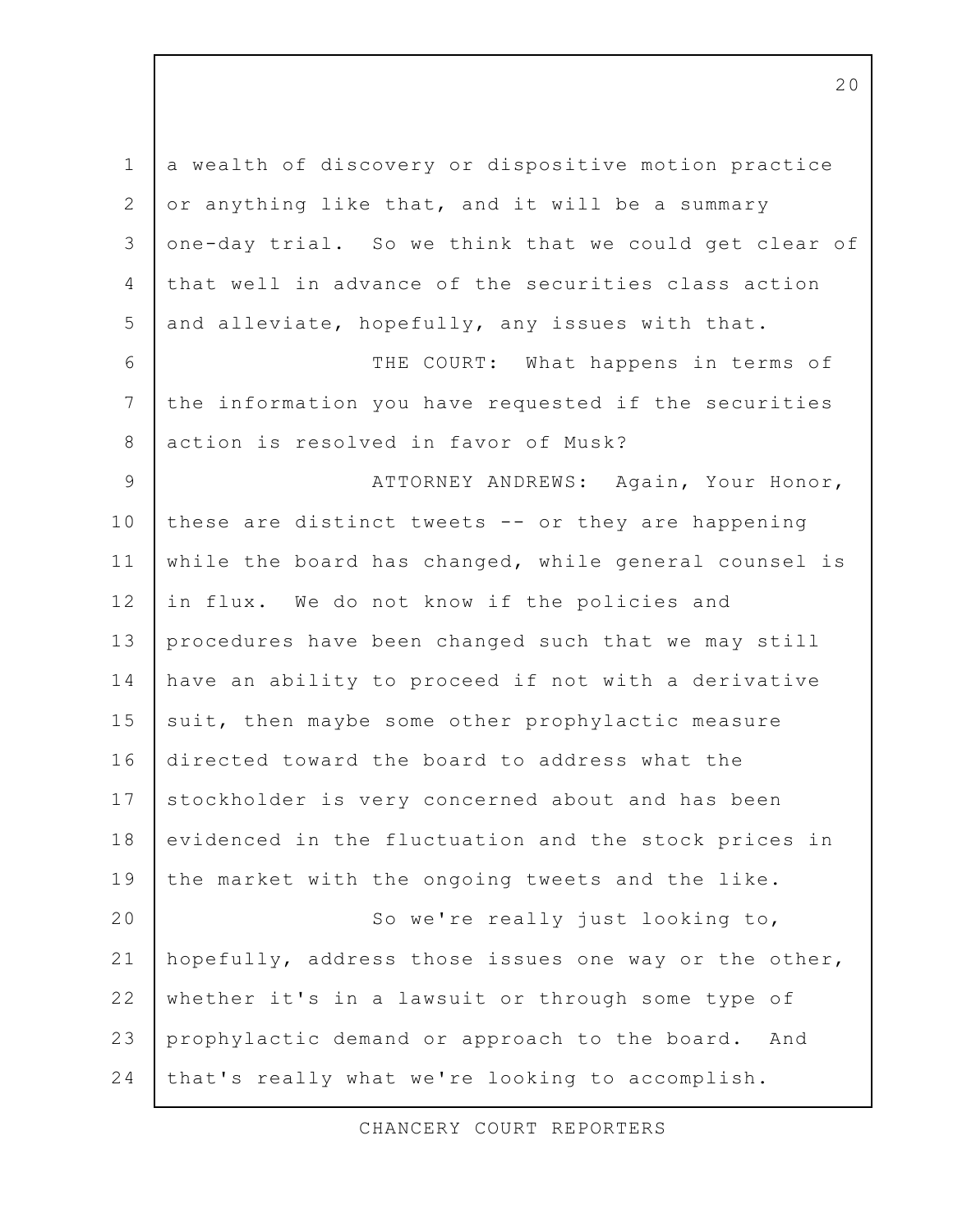$\mathbf 1$ THE COURT: All right. Let's take a  $\overline{2}$ couple-minute pause. It's 2:24 right now. Let's take ten minutes, until 2:35.  $\mathcal{E}$ (Recess taken from 2:25 p.m. until 2:35 p.m.)  $\overline{4}$ THE COURT: This is Travis Laster 5 6 speaking. I am not sure if I said to return at 2:35  $7\overline{ }$ or 2:40. Are people back and ready to go, or did I say 2:40 such that I should wait a couple more 8 9 minutes? 10 ATTORNEY ANDREWS: I am on the line,  $11$ Your Honor.  $12$ ATTORNEY BARLOW: Your Honor, this is  $13$ Mike Barlow. I'm here. I think you said 2:35. 14 THE COURT: That makes me feel a  $15$ little bit better. I appreciate that.  $16$ I am going to go ahead and give you an 17 answer now. Let me give you the bottom line up front. 18 I'd like to schedule this for a half-day trial during 19 the week of April 4th. So that would be, based on 20 what I've got on my calendar, most likely either the  $21$ 4th or the 6th. I could potentially move things  $22$ around to other days that week, if necessary.  $2.3$ Let me tell you why I'm doing that. 24 I've thought seriously about what the company has said

CHANCERY COURT REPORTERS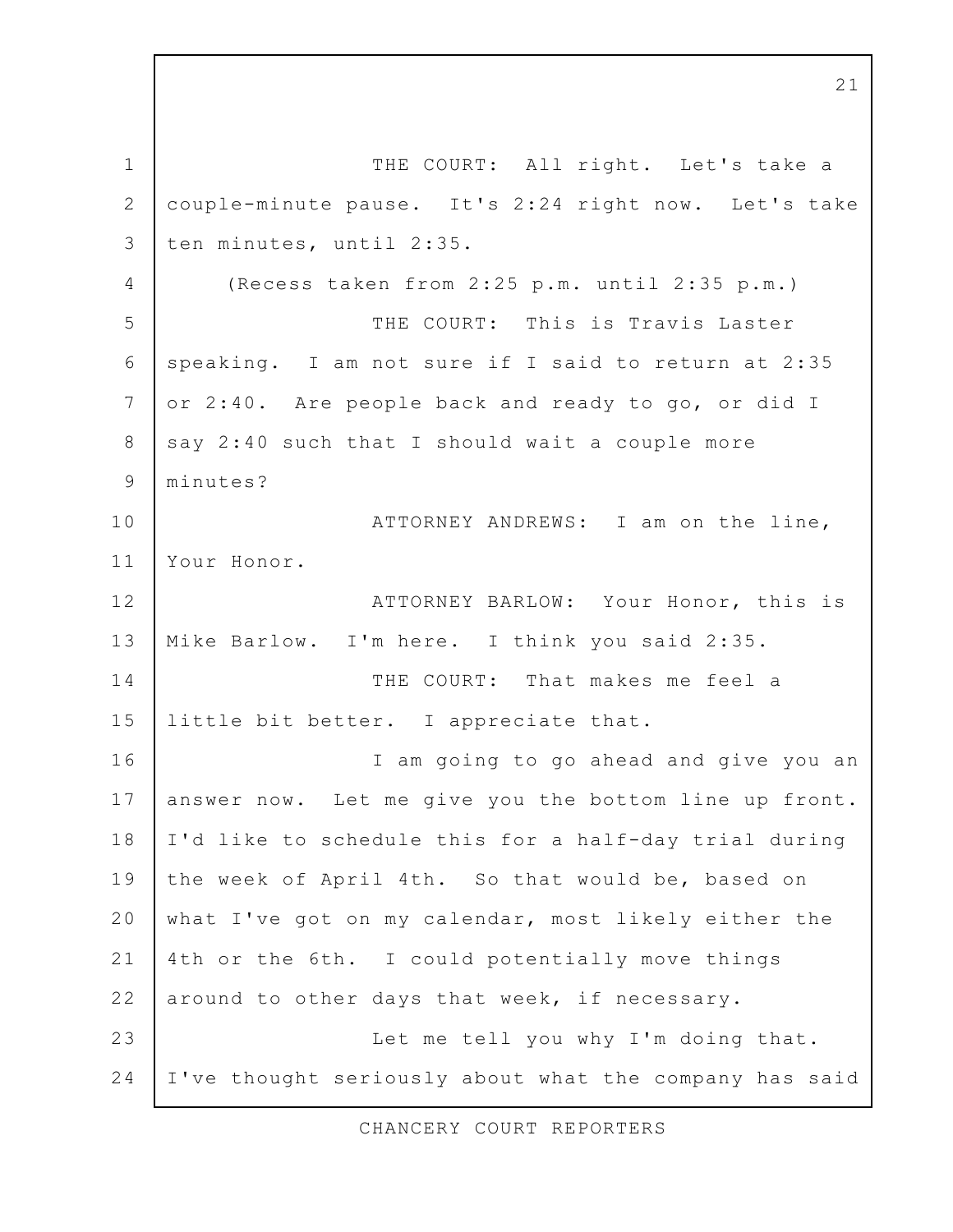regarding the other demands, the other derivative  $\mathbf 1$ 2 actions, and the action in the Northern District of 3 California, and I have a couple thoughts.  $\overline{4}$ I start from the proposition that 5 220 actions are summary proceedings. They are 6 supposed to be straightforward. They are supposed to  $7\overline{ }$ be relatively easy to handle. They are not supposed 8 to be the equivalent of merits-based litigation in the quise of 220. That counsels in favor of getting these 9 10 done on a faster schedule to maintain that principle.  $11$ If we start elongating things and letting people dig  $12$ into more and more collateral issues, or at least try  $13$ to, it risks letting 220 get turned into something 14 that it's really not. 15 To that effect, the concern has been  $16$ expressed that if this Court were to permit documents 17 regarding these tweets, that that could send a signal 18 in advance of the trial in the Northern District of 19 California that might be misinterpreted. I am not so 20 enamored with my own influence.  $21$ All that would be necessary for this  $22$ plaintiff to obtain documents is a credible basis to  $2.3$ suspect that there was some type of violation of the 24 consent order. That doesn't mean there is a violation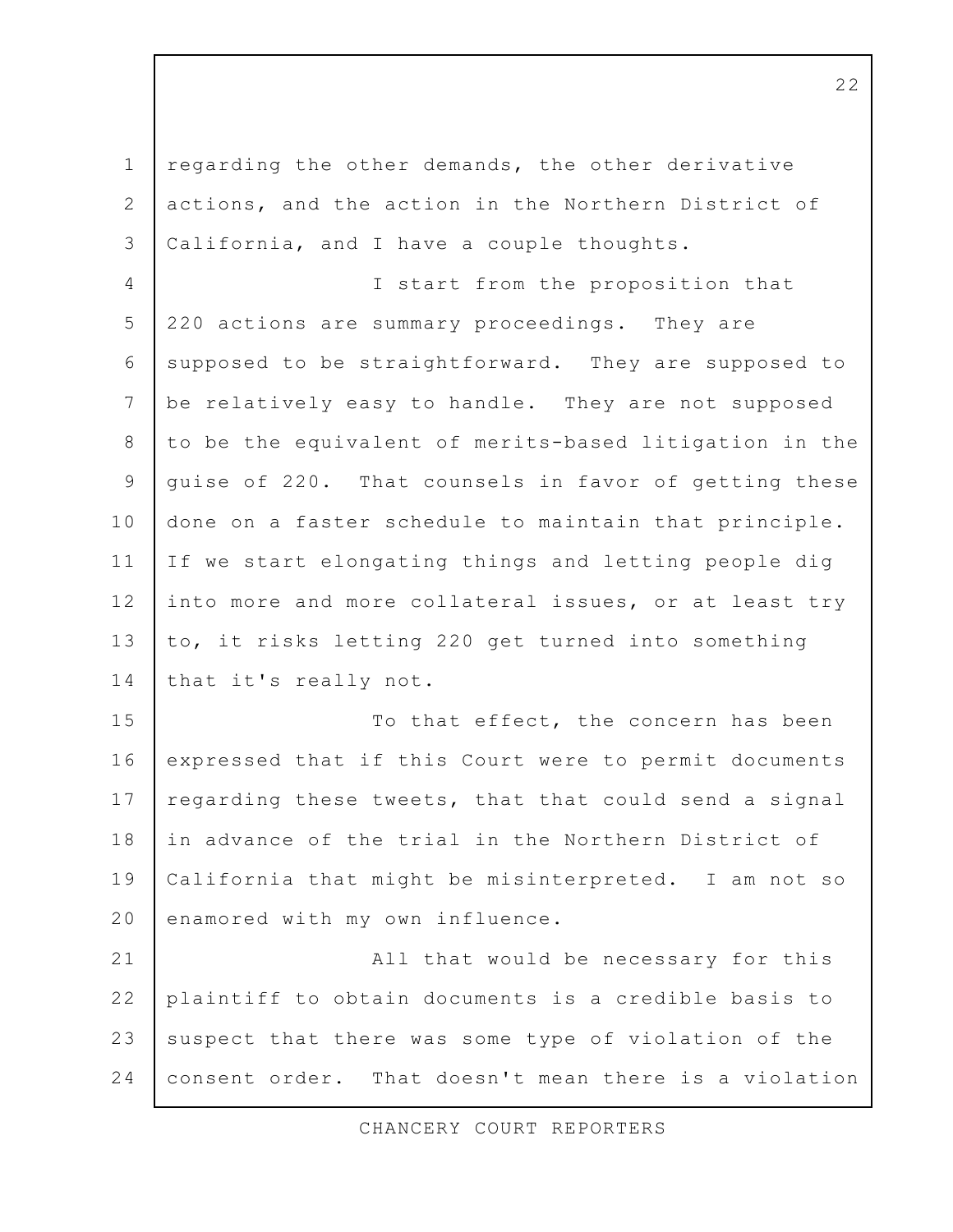of the consent order. That doesn't mean it's even  $\mathbf{1}$ 2 more likely than not that there was a violation of the consent order. It just means that there is some 3  $\overline{4}$ reason why we might want to find out more. The same 5 would be true regarding oversight of Musk or policies 6 that might be in existence or things of that nature. I don't think that anyone is going to be able to spin  $7\overline{ }$ 8 that into some prejudicial ruling. 9 The times when things get sometimes 10 misinterpreted is when we have the equivalent of  $11$ defendants engaging in scorched earth litigation and trying to inject merits-based defenses into the  $12$  $13$ Chancery proceeding. 14 My Amerisourcebergen decision went  $15$ into a lot of deal about the opioid crisis, but that  $16$ was because the company put it at issue. Vice  $17$ Chancellor Slights' decision in Facebook went into a lot of analysis about the underlying wrongs in the 18 19 Cambridge Analytica situation, but that's because the 20 company, for whatever reason, wanted to fight on that  $21$ ground.  $22$ So Tesla holds the keys to the kingdom  $2.3$ If they want to treat 220 like it's supposed to here. 24 be treated and to approach this as an information

CHANCERY COURT REPORTERS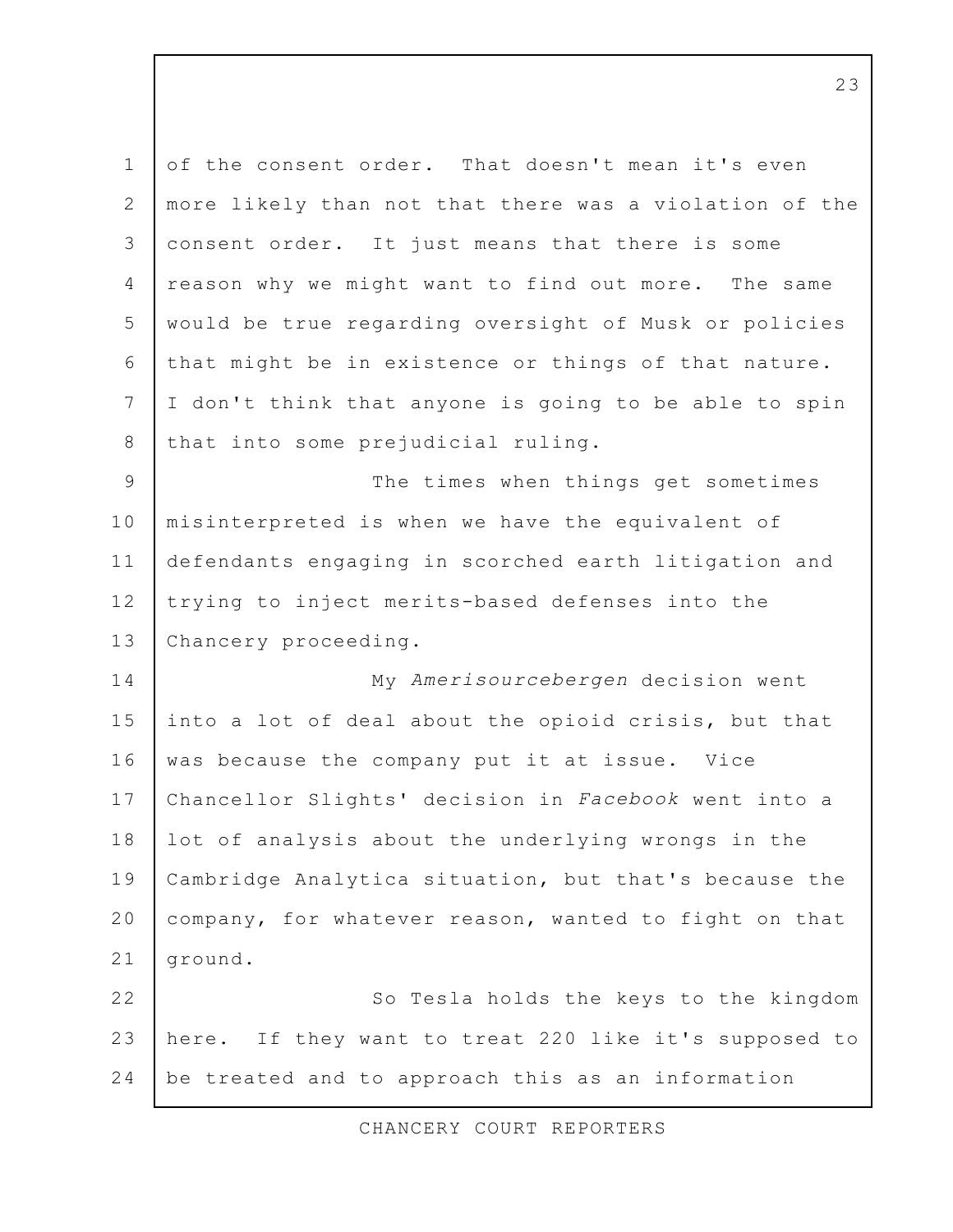access dispute, in which the petitioner ultimately  $\mathbf 1$ 2 would be entitled, at most, to a reasonable set of documents tailored to the demand, there really isn't  $\mathcal{E}$  $\overline{4}$ any risk. And if, for whatever reason, Tesla wants to 5 engage in the types of scorched earth behavior that 6 we've seen other companies try to engage in, that's on  $7\overline{ }$ you-all. That's not on me. That's not all on the 8 petitioner. I have also thought about this from a 9 10 scheduling standpoint. If the trial in the Northern  $11$ District of California is a big deal and the trial is  $12$ scheduled to go when it goes, that strikes me as more  $13$ of a problem for a June trial than anything else. 14 I will say that I'm, frankly,  $15$ skeptical about it being a problem. There's no doubt  $16$ in my mind that a company with the largest market cap 17 in the world has the ability to litigate multiple 18 things at once. There's no doubt in my mind that the 19 fine lawyers can litigate in multiple places at once. 20 Mr. Barlow could easily handle this 220 case on his  $21$ own or even delegate it to one of his very skilled  $22$ associates, of which I know he has several, who are 23 able to do 220 proceedings. I am just not swayed that 24 those are real-world concerns.

CHANCERY COURT REPORTERS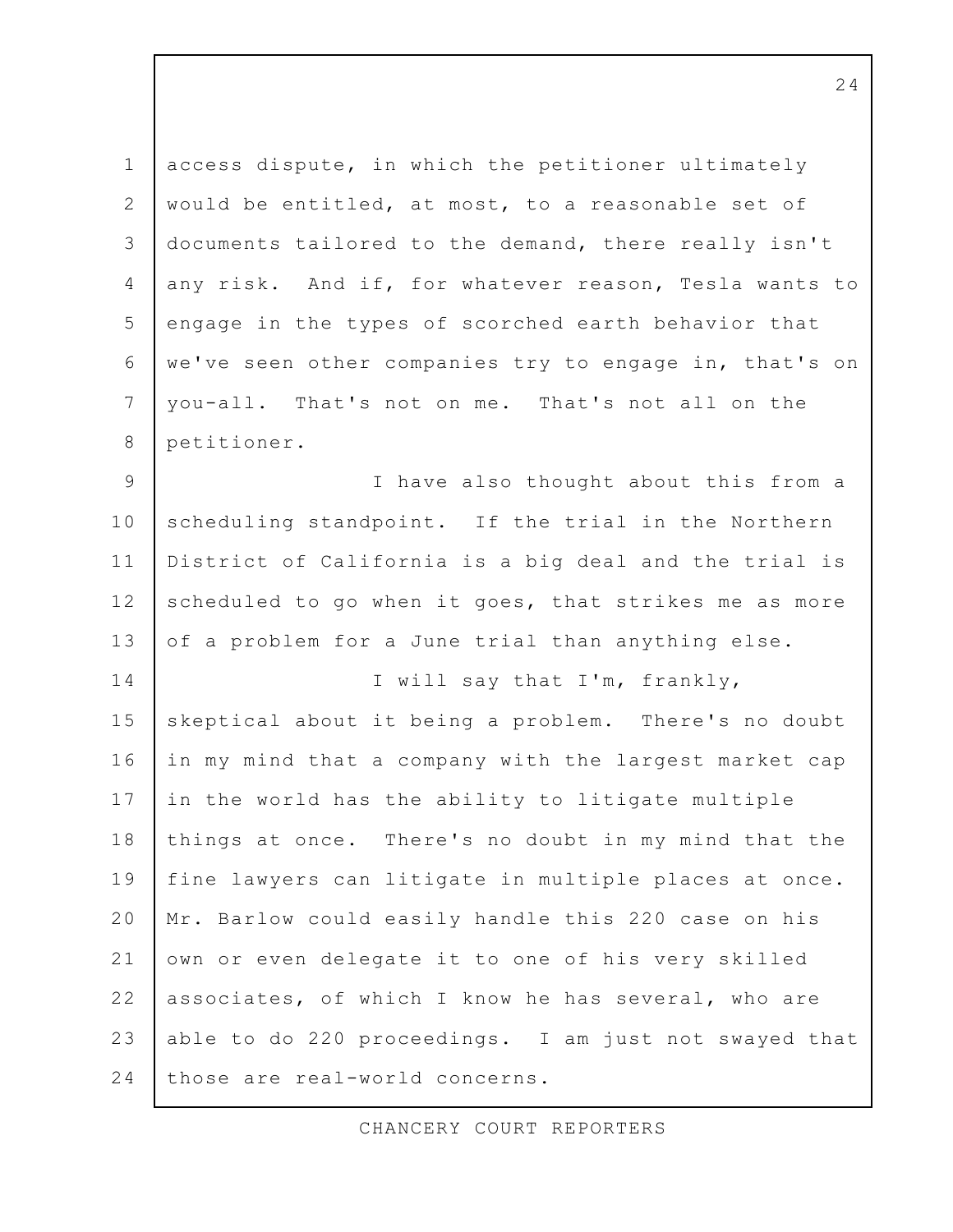I think the better thing to do for  $\mathbf 1$  $\overline{2}$ everyone is to get this done and move on and not have a potential rescheduling or extension of the trial in  $\mathcal{E}$ the Northern District of California hanging over  $\overline{4}$ 5 people's heads. I don't want people coming to me and 6 saying, "Oh, well, we thought we could do the trial in  $7\overline{ }$ June, but we really can't get people to do our 8 pretrial brief because they are in trial." Again, I'd be very skeptical of that. I think the better 9 10 approach is to get the 220 done up front.  $11$ I've also thought about these other  $12$ derivative actions. I am sympathetic to the idea that  $13$ an issuer faces a lot of 220 demands. Here, I do 14 think that Mr. Musk brings some of this on himself  $15$ with his serial tweeting. What the plaintiff is doing here in terms of seeking 220 documents is actually  $16$ what I think is and what I think our Supreme Court has 17 made clear is the preferred way to do things. 18 19 In other words, don't file suit first 20 and seek documents later. Don't make assertions first  $21$ and seek documents later. Seek documents first and  $22$ figure out whether there's anything there that you 23 actually need to pursue. If the documents come back 24 and there is nothing meaningful there in terms of a

CHANCERY COURT REPORTERS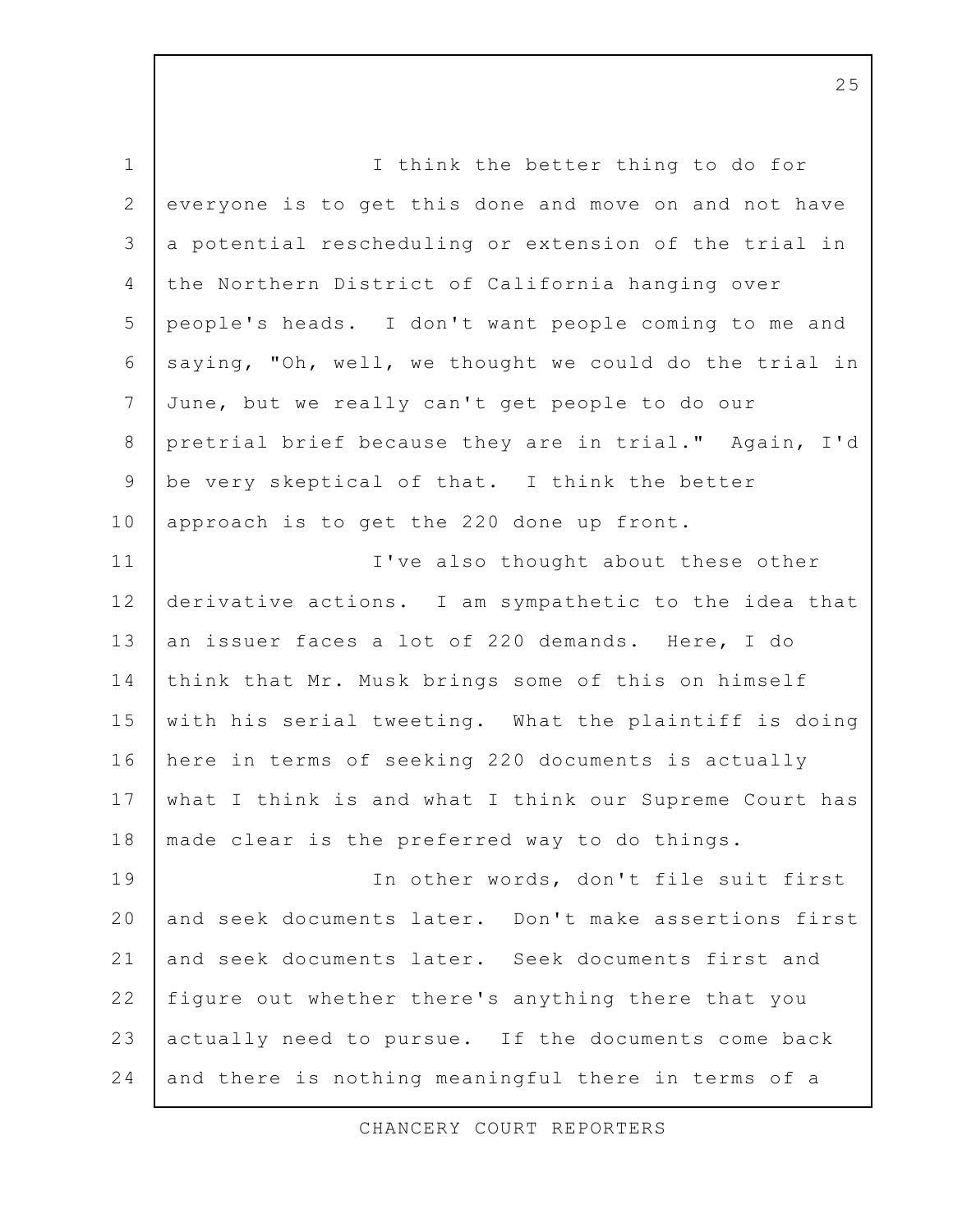problem, that's a very different situation than if  $\mathbf 1$ there's a basis to move forward with some sort of 2 remedial-oriented action. 3 I think those are all the reasons why  $\overline{4}$ 5 I am not swayed by the existence of these other litigations, be it the Northern District of California 6 7 proceeding or the other derivative actions. 8 Let me also say that I just don't think this thing ought to be that burdensome. 9 The 10 plaintiffs have sought a relatively appropriate level  $11$ of documents in terms of how deep into the company  $12$ they are going. It seems to me that this really ought  $13$ to involve, in the first instance, board-level 14 documents and policies. There ought to be a way to  $15$ get that done or worked out. The plaintiffs aren't seeking 16 17 litigation-style discovery. And I'll tell you, I'm 18 not going to give them litigation-style discovery.  $\perp$ 19 understand that 220 is different from litigation-style 20 discovery. Yes, there are times, given a sufficient  $21$ showing, when a plaintiff might be able to get some  $22$ documents, like emails, that ordinarily would not be  $2.3$ available until litigation, but that requires a 24 showing. And here, it seems to me that, in the first

CHANCERY COURT REPORTERS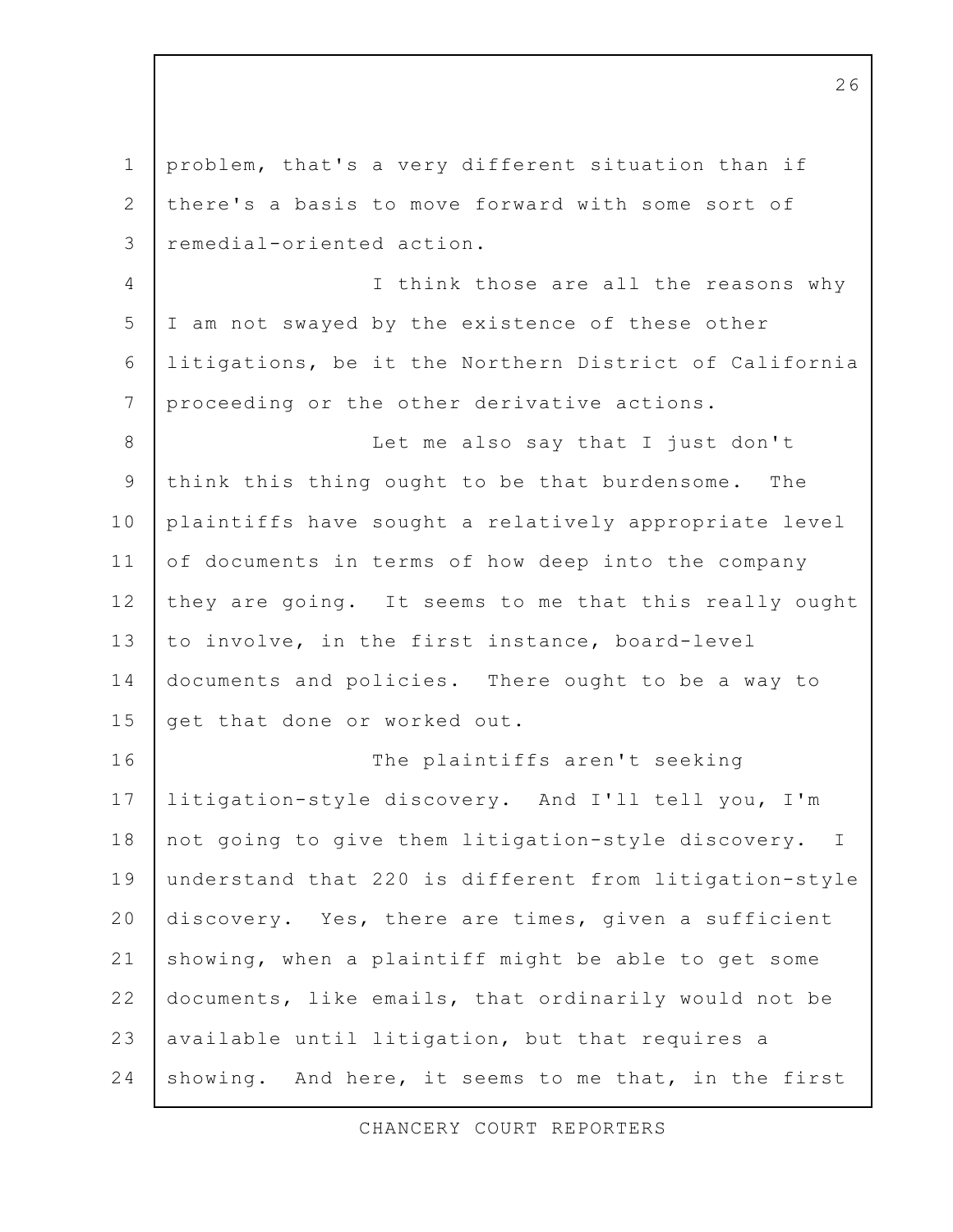instance, we're likely at more governance-level  $\mathbf{1}$  $\overline{2}$ documents than we are at email-level documents. But we shall find out. 3 I'm happy to take up in due course  $\overline{4}$ 5 this interesting question about the holder of a fractional share. I'll tell you what I think is 6 7 likely going to happen when we dig into this. And I'm 8 speaking here based on my knowledge of UCC Article 8, not anything specific about the case. What I think 9 10 you are likely to find is even the nominal holder  $11$ beneficially of, let's say, a thousand shares through  $12$ a brokerage account is not the holder of a thousand  $13$ shares in the sense that Delaware pretends they are. 14 What they are is an entitlement holder, which gives  $15$ them a proportionate interest in the fungible bulk  $16$ that their brokerage firm holds. So what this person 17 happens to hold is a smaller interest in that fungible 18 bulk. 19 I'm going to be surprised if there is 20 really, ultimately, an analytical or legal difference  $21$ between the rights that this gentleman has and the  $22$ rights that someone who we think owns whole shares  $2.3$ has. The reality is that Article 8 just doesn't work 24 the way the Delaware Code thinks stockholder ownership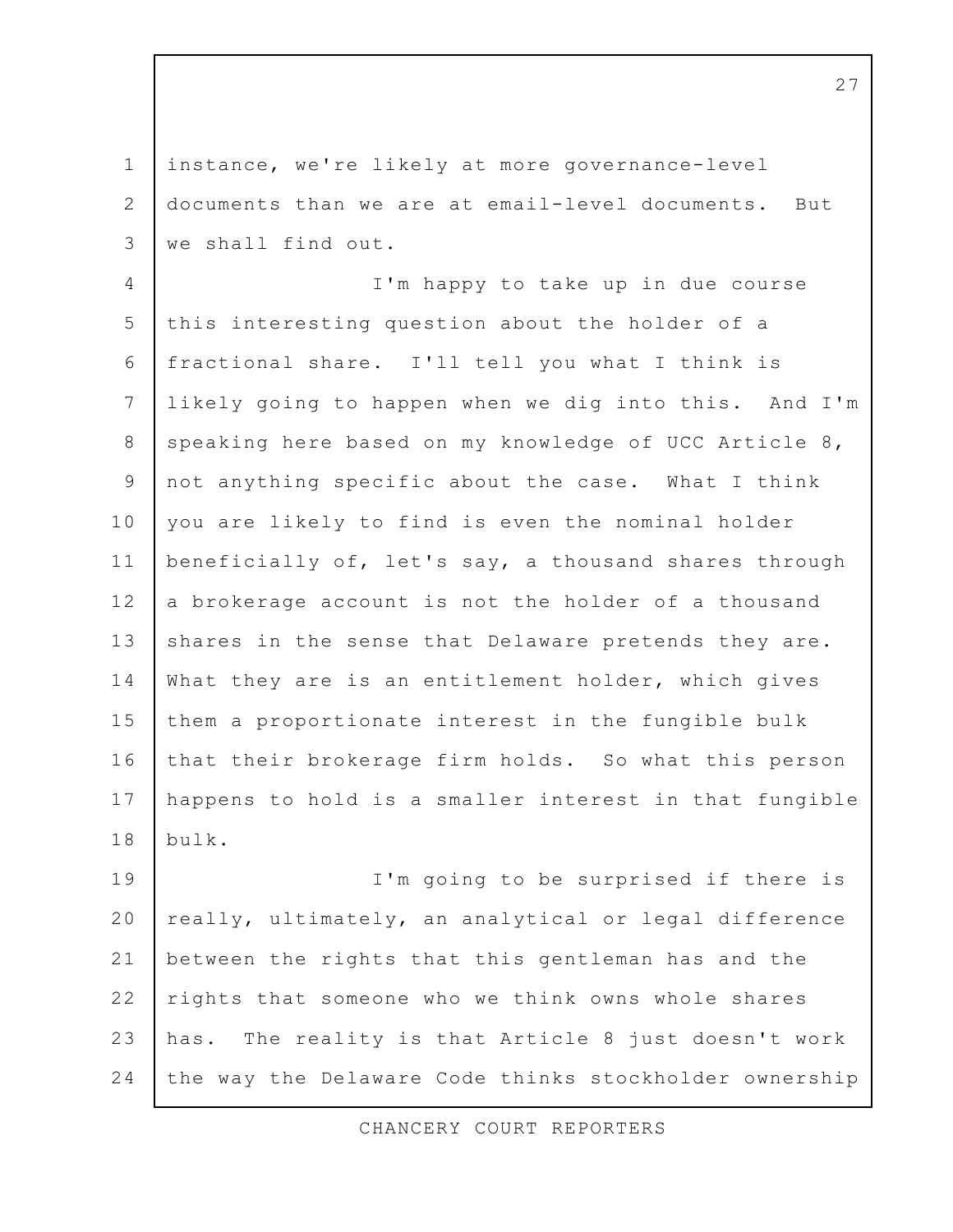$\mathbf 1$ works. It operates under a system of entitlement  $\overline{2}$ interests and fungible bulk. That is an aliquot system where you are not even entitled to a specific  $\mathcal{E}$ number of shares.  $\overline{4}$ 5 You guys can explore it. You can 6 bring me the learning. That's my bet as to what's  $7\overline{ }$ ultimately going to happen. 8 Now, maybe this is a different product. Maybe this is a product that is not held 9 10 that way. I will be happy to be edified as to that,  $11$ and we can take up whatever needs to be done. But I  $12$ wouldn't be surprised if Mr. Wagner is an entitlement  $13$ holder just like anybody else who holds through a 14 broker, notwithstanding the DGCL's failure -- I  $15$ shouldn't say "failure." We link to Article 8 of the  $16$ UCC, but our statutes are still based on this idea that even beneficial owners hold discrete shares when,  $17$ 18 again, what they hold are entitlement interests. 19 So that's a roundabout way of saying  $20$ that I think that I will resolve whatever that issue  $21$ is in conjunction with the trial so that you-all can  $22$ give me the factual record that I need on that.  $2.3$ Bottom line, why don't you-all figure 24 out some reasonable set of documents that gives

CHANCERY COURT REPORTERS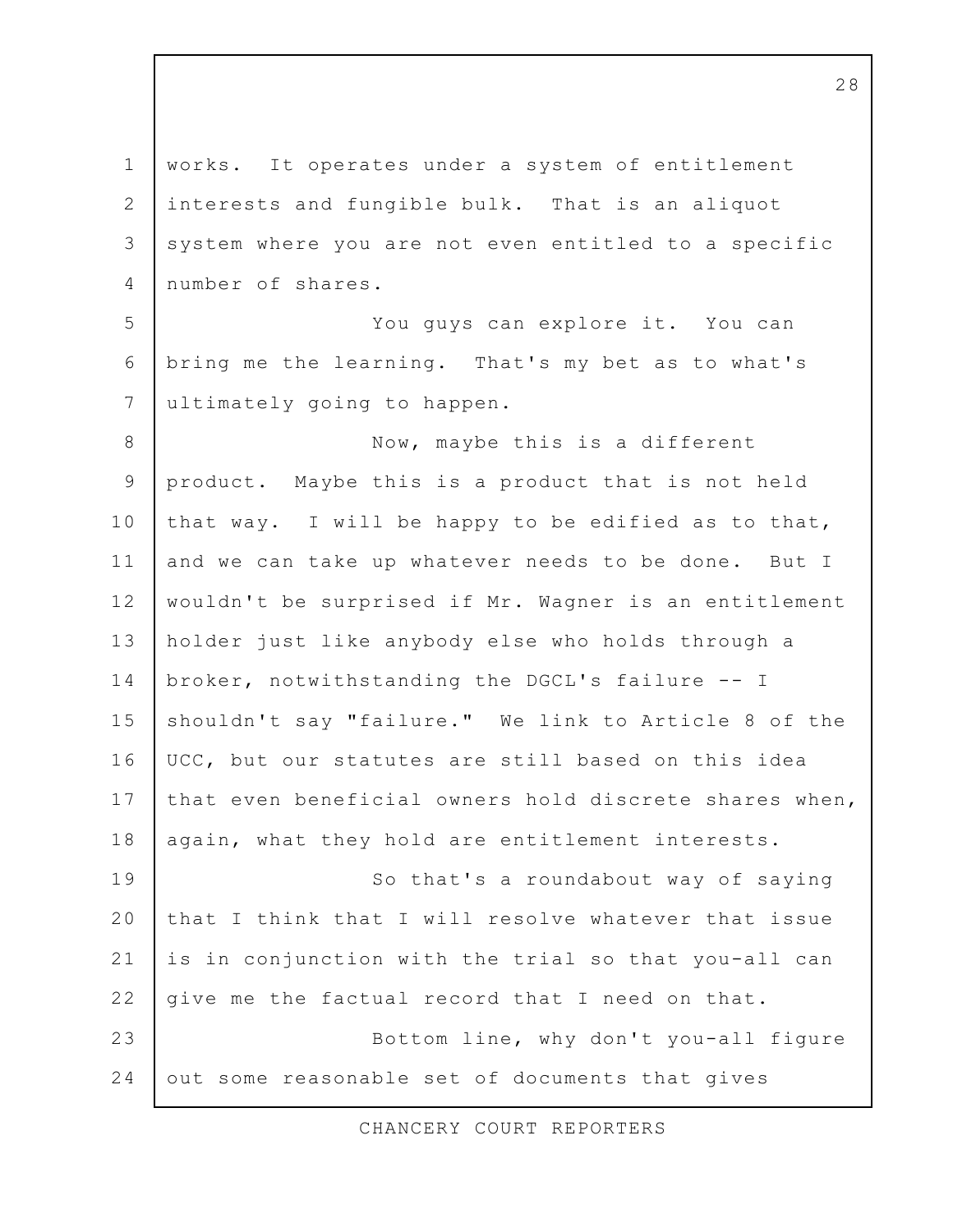$\mathbf 1$ Mr. Wagner a sense of what's going on with the  $\overline{2}$ tweeting oversight and the tweeting. I think it's not good that there 3  $\overline{4}$ wasn't any response to this. I saw in the answer a 5 statement that the right people at Tesla didn't get 6 the demand. Well, now people are in the know. 7 I would encourage Mr. Barlow to meet 8 with his friends from the Heyman Enerio firm. But for COVID, I would encourage you-all to get together and 9 10 actually be in the same room. I won't require or even  $11$ encourage you to do that under current circumstances.  $12$ But why don't you talk about whether there is a  $13$ reasonable set of documents that this plaintiff can 14 get and then move on. Assuming there's a credible  $15$ basis to suspect wrongdoing, which you-all know is a 16 low threshold, and assuming that we get past this 17 beneficial ownership issue, that's all he's going to 18 get. I'm not going to give wide-ranging inspection 19 into the company. There's going to be some reasonable  $20$ set.  $21$ I would really encourage you-all to  $22$ figure this out. Otherwise, we'll go forward. We'll 23 get together during the week of April 4th. We'll get 24 this out of the way, and then people can move on to

CHANCERY COURT REPORTERS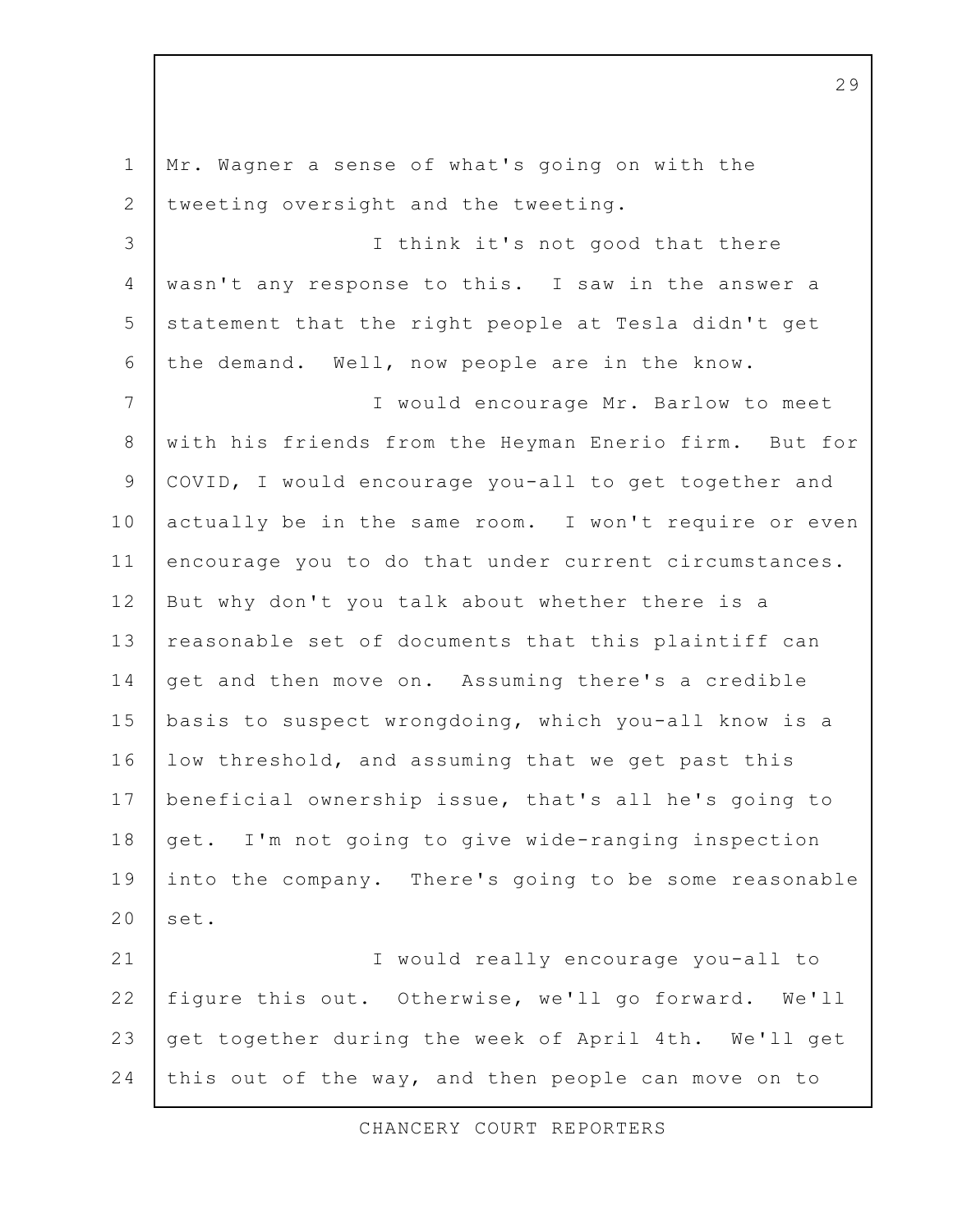$\mathbf 1$ other things. The bigwigs who are dealing with the 2 Northern District trial can fly out to California and do their thing there, and everyone can put this one in  $\mathcal{E}$ the rearview mirror and head on to the next  $\overline{4}$ 5 engagement. That's my ruling. I would ask that Mr. Barlow and 6  $7\overline{ }$ Ms. Andrews work on getting some type of stipulated 8 schedule together. Since Tesla has answered, I would put in a limited discovery cutoff and then a sequence 9 10 for pretrial briefing and the pretrial order.  $11$ Let's be reasonable on discovery.  $12$ We've got to figure out what this beneficial ownership  $13$ thing is. In my world, I think the plaintiff is 14 entitled to understand generally what types of  $15$ documents Tesla has. They don't get the documents.  $16$ Nobody is suggesting that they get the documents. But 17 they get to understand what there is so that they 18 don't come and argue to me for things that don't exist 19 and they can actually think about it, and you guys can 20 work constructively on something that might be reasonable and sufficient. If Tesla wants to depose  $21$  $22$ the plaintiff, there can be a deposition of the 23 plaintiff. But I would exhort you-all not to make 24 this 220 case more than it needs to be.

CHANCERY COURT REPORTERS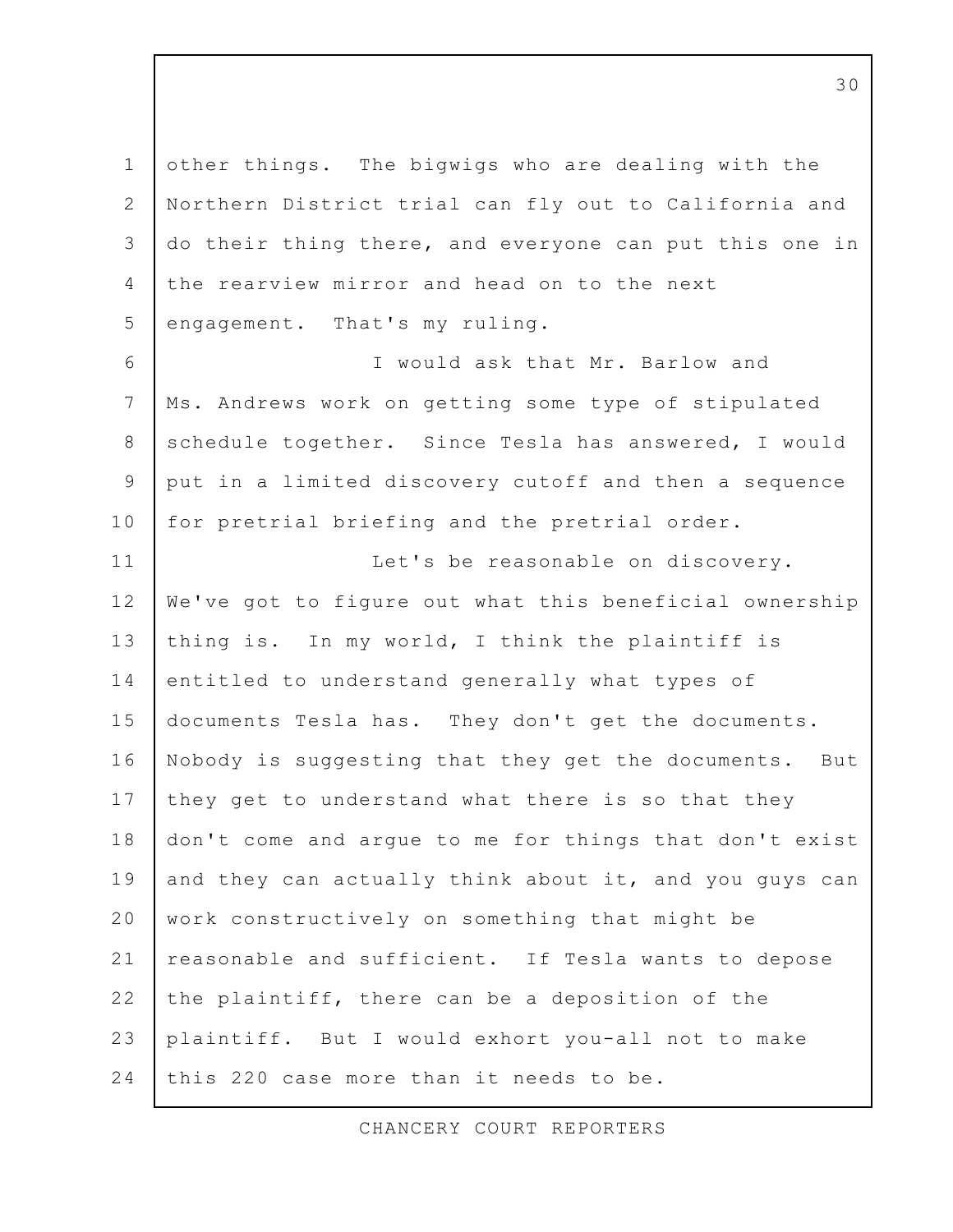$\mathbf 1$ So those are my thoughts. I'll look  $\overline{2}$ forward to getting some type of stipulation from you. Just to give you a due date, why don't you-all get me a stipulation by a week from today -- so that's the  $\overline{4}$ 26th -- and then you-all can be on your way. Thank you very much.  $\overline{7}$ (Court adjourned at 2:52 p.m.)